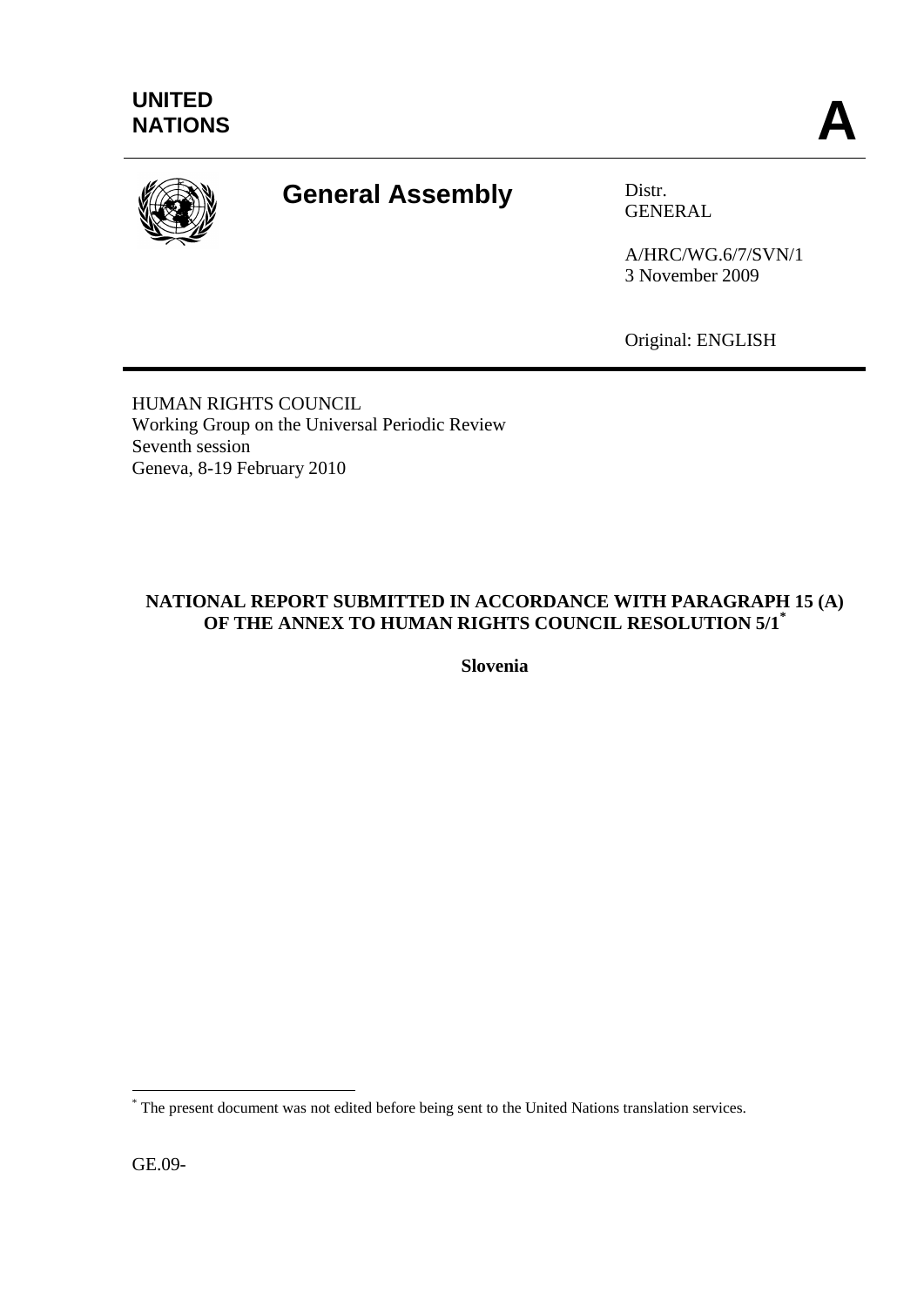# **LIST OF ABBREVIATIONS**

|     | <b>CEPOL</b> | European Police College                      |
|-----|--------------|----------------------------------------------|
| 2.  | CoE          | Council of Europe                            |
| 3.  | <b>ESD</b>   | <b>Education for Sustainable Development</b> |
| 4.  | EU           | European Union                               |
| 5.  | <b>HIV</b>   | Human immunodeficiency virus                 |
| 6.  | <b>ILO</b>   | <b>International Labour Organization</b>     |
| 7.  | NGOs         | Non-governmental organisations               |
| 8.  | <b>RS</b>    | Republic of Slovenia                         |
| 9.  | <b>SFRY</b>  | Socialist Federal Republic of Yugoslavia     |
| 10. | Ur. 1. RS    | Official Gazette of the Republic of Slovenia |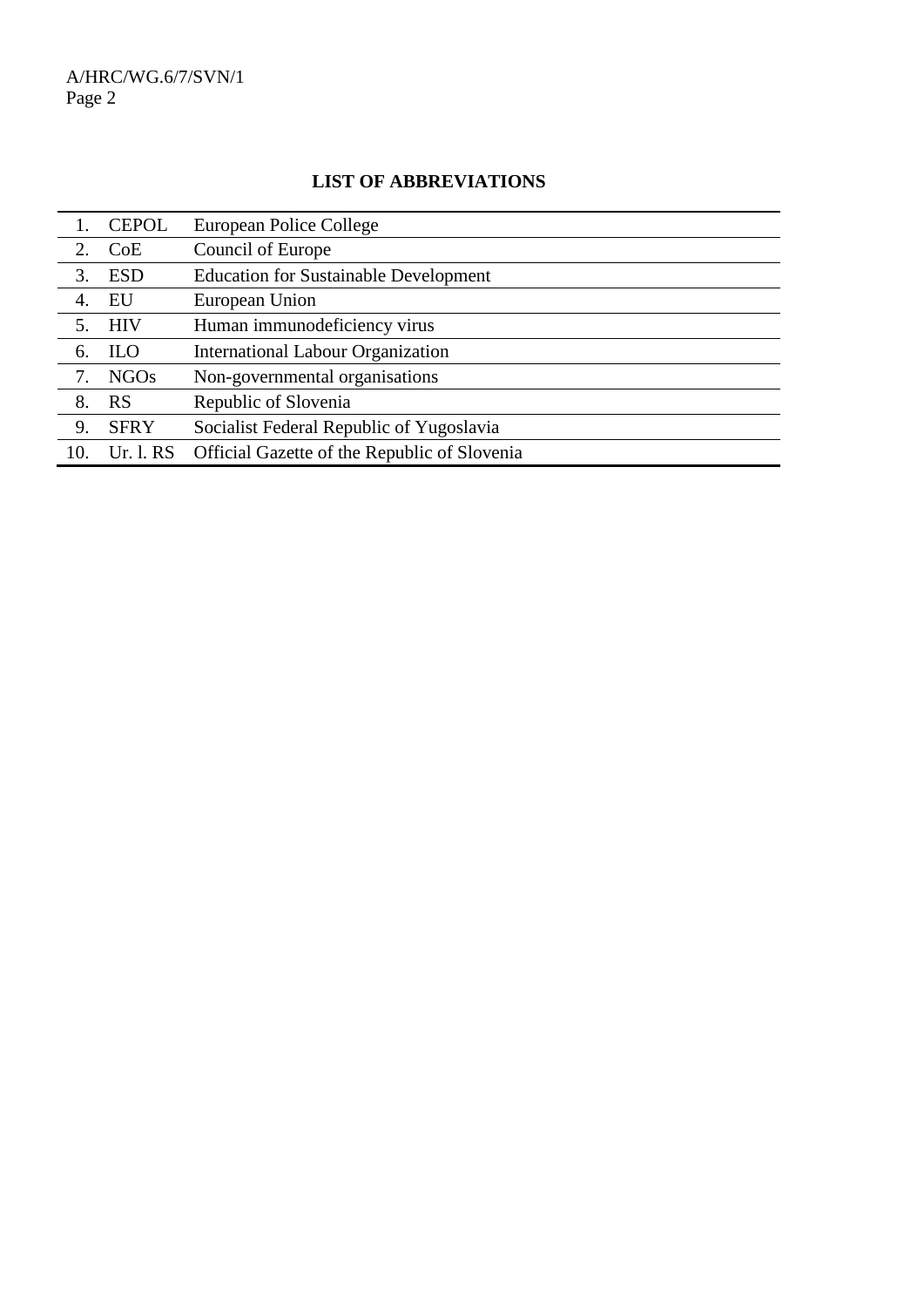## **I. REPORT DRAFTING METHODOLOGY**

1. The Republic of Slovenia (hereinafter Slovenia) launched the preparations for the first Universal Periodic Review in the beginning of 2009. The Ministry of Foreign Affairs, Human Rights Section, was tasked with the coordination of drafting the national report; the preparations also involved the Interministerial Commission on Human Rights**<sup>1</sup>** , relevant ministries and government offices. Non-governmental organisations were informed of the drafting of the report in March, and they had the possibility to provide comments on the draft in June. The draft report was submitted for consideration to the Human Rights Ombudsman of the Republic of Slovenia in August 2009, and was dealt with by the Interministerial Commission on Human Rights in September.

## **II. NORMATIVE AND INSTITUTIONAL FRAMEWORK**

## **A. Organisation of the state and the judiciary**

2. Slovenia is a parliamentary democratic republic, consistent with the principle of the separation of legislative, executive and judicial powers. The legislative power is exercised by the bicameral parliament (National Assembly, National Council), the executive power by the Government and the judicial power by the judiciary. The Republic of Slovenia is represented by the President of the Republic, who is also the commander-in-chief of the Slovenian defence forces. The administrative division of the state comprises 210 municipalities.

3. The judiciary is independent and separated from the executive and legislative powers. It is bound by the Constitution and laws. The office of a judge is permanent. Judges are elected by the National Assembly on the proposal of the expert and independent Judicial Council. Judges are independent in the performance of the judicial function. The Constitutional Court is the highest judicial body protecting the constitutionality, legality and human rights.

## **B. Constitutional and statutory provisions on human rights**

4. A third of provisions of the Slovenian Constitution**<sup>2</sup>** (hereinafter the Constitution) is focused on human rights and fundamental freedoms, which may be implemented directly on the basis of the Constitution. In order to effectively provide for and implement human rights, the general principle of equality and specific constitutional provisions are defined in greater detail in  $\overline{\mathbf{r}}$  individual laws, particularly the Human Rights Ombudsman Act<sup>3</sup>, Implementation of the Principle of Equal Treatment Act<sup>4</sup>, Equal Opportunities for Women and Men Act<sup>5</sup>, Family Violence Act<sup>6</sup>, and Personal Data Protection Act<sup>7</sup>. Human rights are also guaranteed by or implemented through certain statutory provisions in different areas of legal regulation, particularly in criminal and procedural legislation, labour legislation and electoral legislation, in laws guaranteeing the protection of human rights of individuals with particular needs or of members of vulnerable social groups, as well as in a number of other laws. Motivated by the guaranteeing of true equality, the Constitution, the general act prohibiting discrimination and the special act on gender equality explicitly define the basis for implementing special measures or positive differentiation in cases when deviations from the equal treatment principle are justified by the lawful ends and when the means to attain this goal are both adequate and necessary.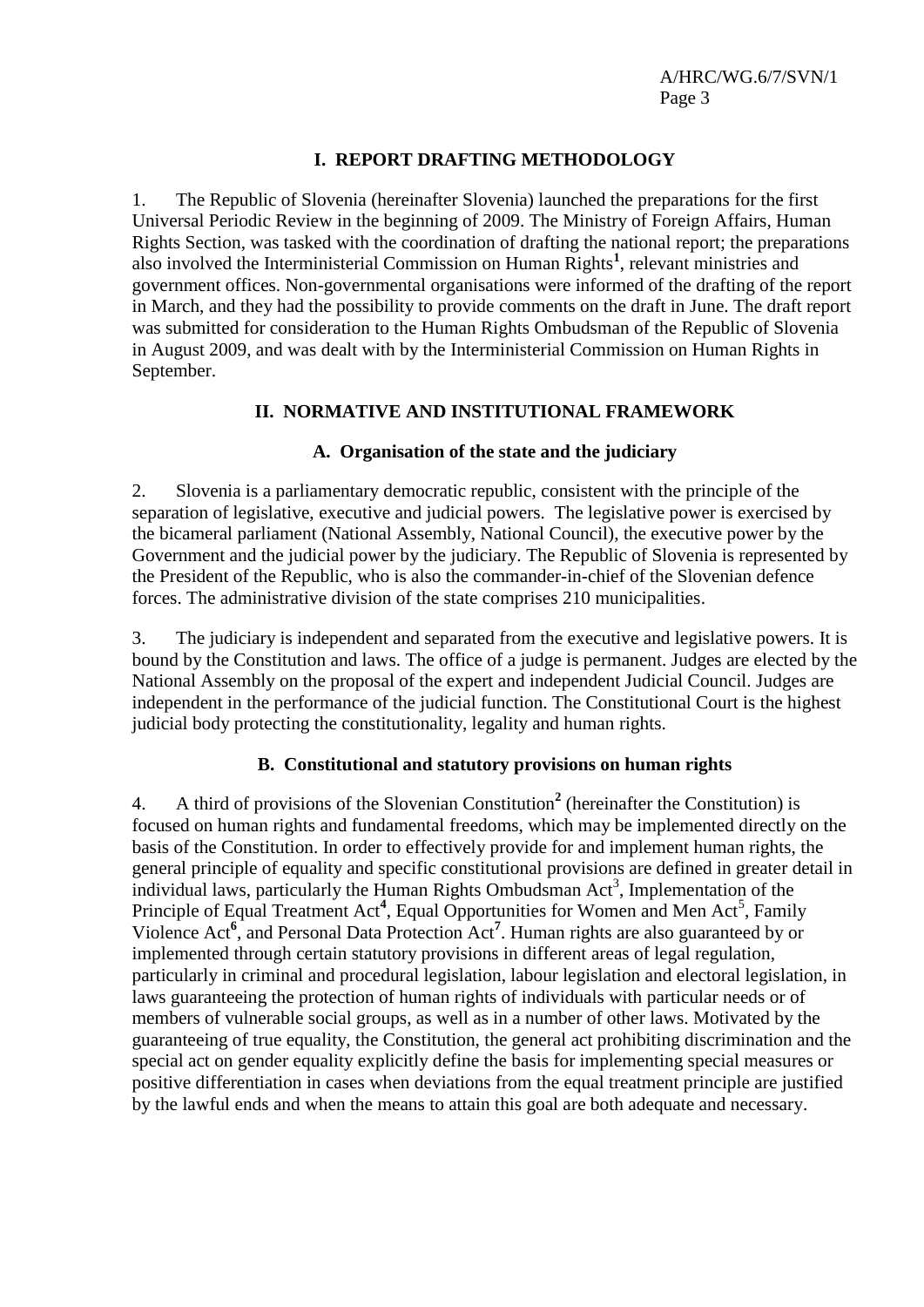## **C. Human rights institutions**

5. As regards human rights, the relevant authorities in Slovenia include judicial bodies, state administration bodies and other bearers of public authority. In addition to ordinary and extraordinary legal remedies available to an individual at the national level in cases of violations of human rights and fundamental freedoms, the European Court of Human Rights guarantees the control over the implementation of the European Convention on Human Rights at the regional level. In cases of violations of the rights under the Convention, Slovenian citizens also have access to this Court. Institutions specialized in the protection and promotion of human rights include: Human Rights Ombudsman, Office for Equal Opportunities, Advocate of the Principle of Equality, coordinators for equal opportunities for women and men, Office for Religious Communities, Office for Nationalities, as well as many working bodies established by the Government or operating within ministries.

6. The establishment of the **office of the ombudsman** for the rights of citizens is provided for in the Constitution in order to protect human rights and fundamental freedoms in relation to state bodies, local self-governing bodies, and bearers of public authority. The Ombudsman has the authority to obtain from state and other bodies that he/she can monitor all data regardless of the level of classification to perform investigations; within this framework, the Ombudsman can also call witnesses for questioning. The Ombudsman may at any time inspect any state body or institution that restricts personal freedom, such as psychiatric institutions. The Ombudsman does not have the authority to monitor the work of judges and courts except in cases of unjustified delay of procedures or clear abuse of power. In compliance with the Constitutional Court Act**<sup>8</sup>** , the Ombudsman may file a constitutional complaint by consent of the injured party and a request for a constitutional review of regulations if he/she believes that a regulation inadmissibly encroaches on fundamental human rights and freedoms.

7. **The Office for Equal Opportunities** is striving for true equality of women and men in all spheres of life. **The Advocate of the Principle of Equality,** who operates within the Office, is responsible for dealing with initiatives on alleged violations of the prohibition of discrimination on the grounds of all personal circumstances. Coordinators for equal opportunities for women and men appointed by all ministries, and also set up in certain municipalities, closely cooperate with the Office. **The Office for Religious Communities** monitors the position of religious communities and keeps the register of religious communities.**<sup>9</sup> The Office for Nationalities** monitors the implementation of constitutional and statutory provisions relating to the special rights of members of the Italian and Hungarian national communities, and monitors and ensures the protection of the special rights of the Roma community living in Slovenia, unless these fall within the competence of other state or local community bodies.

## **D. International obligations**

8. Article 8 of the Constitution stipulates that laws and regulations must comply with generally accepted principles of international law and with treaties that are binding on Slovenia. Ratified and published treaties shall be applied directly. Slovenia respects the objectives and principles of the UN Charter, Universal Declaration of Human Rights and other international obligations assumed with succession or conclusion of major international universal and regional instruments in the field of human rights. Within the adopted international contractual obligations for the protection of human rights, Slovenia is subject to control by relevant bodies established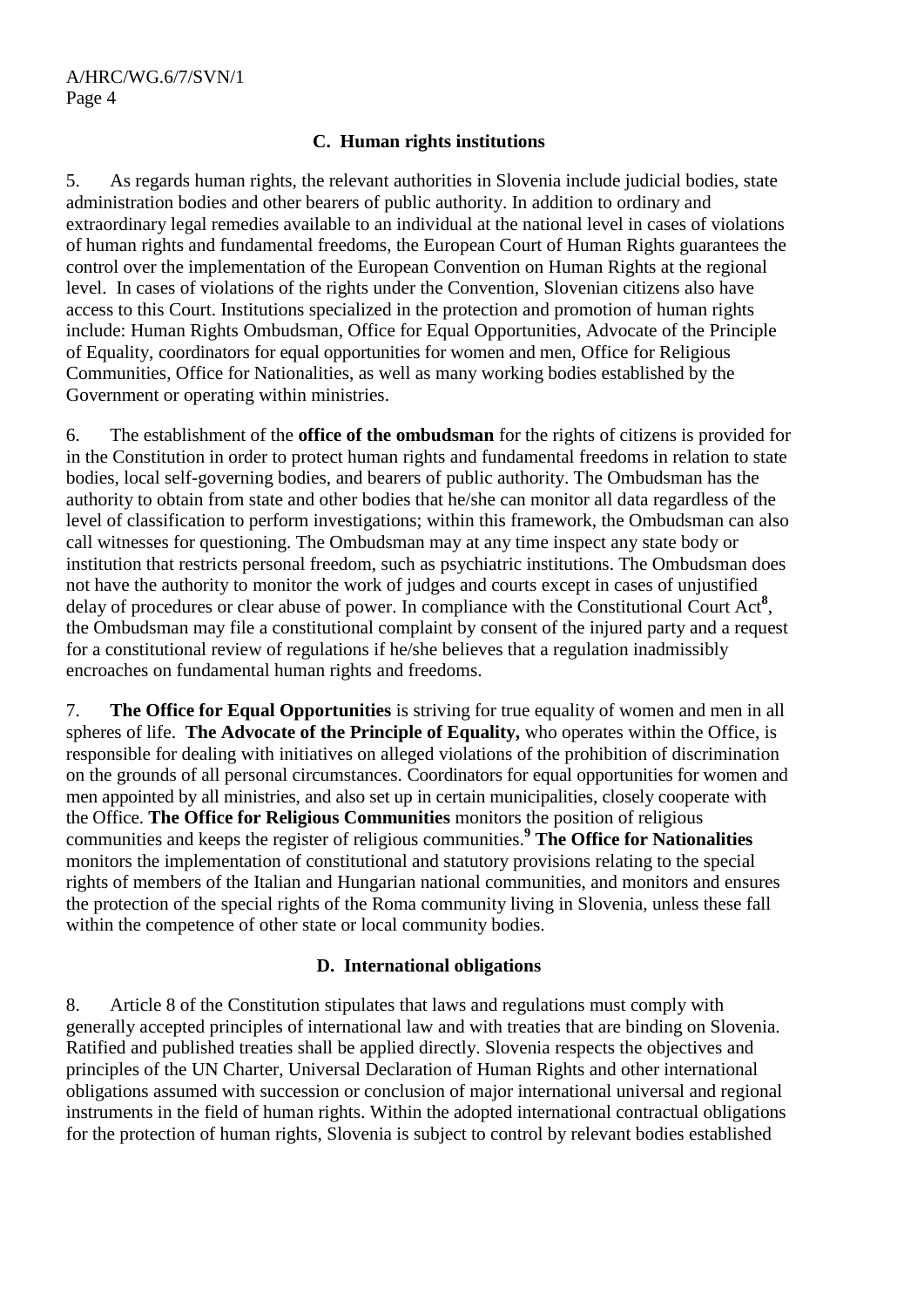under the treaties, to which it reports regularly on the status of human rights, conducts open dialogue and implements their recommendations in good faith. As a member of the Council of Europe and the European Union, Slovenia is also bound by the adopted conventions of the Council of Europe, the EU *acquis* and the practice of the European Court of Human Rights and the *Court* of Justice of the *European Communities*.

9. By ratifying the Third Additional Protocol to the Geneva Conventions, the United Nations Convention on the Rights of Persons with Disabilities and its Optional Protocol and by signing the United Nations Convention for the Protection of all Persons from Enforced Disappearance, Slovenia fulfilled the obligations as assumed upon announcing its candidature for the membership of the Human Rights Council. Slovenia extended an open invitation to all bodies mandated for special procedures. Slovenia was among the first countries to sign the Optional Protocol to the International Covenant on Economic, Social and Cultural Rights in September 2009 and ratified the Council of Europe *Convention* on Action against *Trafficking in Human Beings*. Moreover ratification of Protocol No. 12 to the Convention for the Protection of Human Rights and Fundamental Freedoms has been included in the government programme.

10. At the international level, Slovenia is a supporter of progressive human rights policy by advocating the development of new standards and by applying and implementing the existing international human rights standards.

#### **III. PROMOTION AND PROTECTION OF HUMAN RIGHTS POLITICAL AND CIVIL RIGHTS**

#### **A. State governed by the rule of law: implementing Constitutional Court decisions, court backlogs, trial without undue delay**

11. The Constitution is the highest legal act of every state, and the Constitutional Court decisions the highest authority for clarifying the provisions contained in the Constitution, which must be respected and implemented by all state bodies and all natural persons and legal entities. At the end of 2008, nine decisions of the Constitutional Court on the review of constitutionality of laws were not implemented. Some of these decisions are being implemented now.

12. Article 23 of the Constitution stipulates that everyone has the right to have any decision regarding his rights, duties and any charges brought against him made without undue delay by an independent, impartial court constituted by law. The latest judgment of the European Court of Human Rights in the case of Lukenda v. Slovenia**<sup>10</sup>** as well as the decision of the Constitutional Court of the Republic of Slovenia No. U-I-65/05 (2005) obligates the state to establish the conditions in which the right to trial without undue delay shall be provided. For this purpose, the Ministry of Justice drafted the "Lukenda Project" in 2005, which envisages the elimination of court backlogs in courts and prosecutor's offices by 31 December 2010. The measures include the provision of workplace conditions, additional provision and organisation of human resources, reorganisation and better management of courts, a stimulating remuneration of the court staff, additional training of judges and prosecutors, and accelerated informatisation of courts (»ejustice« project). The adoption of the Act Regulating the Protection of Right to Trial without Undue Delay**<sup>11</sup>** brings significant progress, in respect of which the European Court of Human Rights ruled in 2007 that it contains effective legal remedies for the protection of the right to trial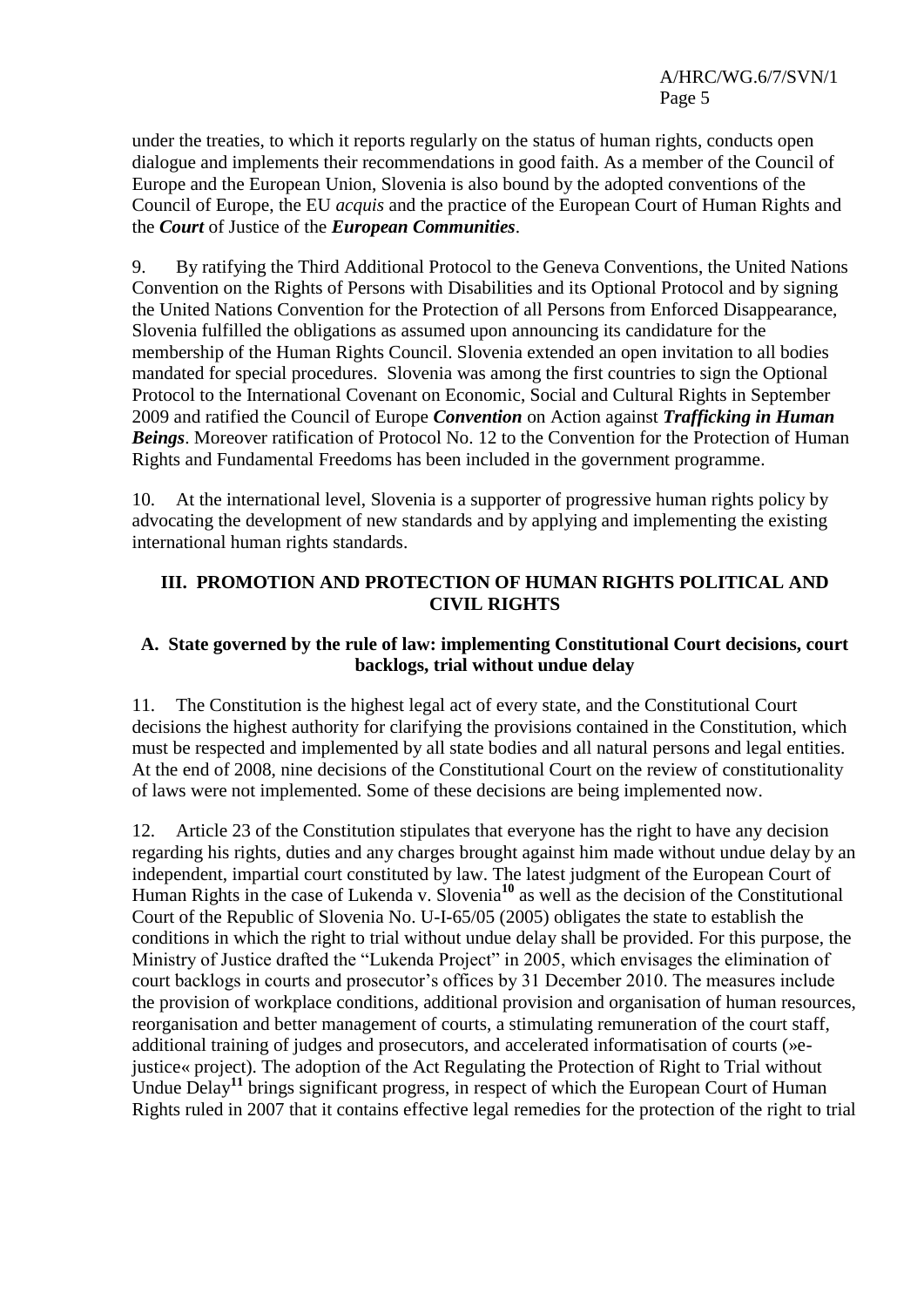without undue delay in compliance with Article 6, paragraph 1, with reference to Article 13 of the European Convention on Human Rights**<sup>12</sup>** .

13. As at 31 December 2008, court backlogs in courts of general jurisdiction of first and second instance totalled 274,071 cases.

| Courts          | $31$ Dec    | 31 Dec  | $31$ Dec | $31$ Dec | $31$ Dec | $31$ Dec | Reduction rate     |
|-----------------|-------------|---------|----------|----------|----------|----------|--------------------|
|                 | <i>2000</i> | 2004    | 2005     | 2006     | 2007     | 2008     | (2004-2008)        |
| Higher          | 5.139       | 6.242   | 4.744    | 3.032    | 1.898    | 667      | $-89,3$ (per cent) |
| <b>District</b> | 22.439      | 13.924  | 14.204   | 12.606   | 12.037   | 10.748   | $-22,8$ (per cent) |
| Local           | 196.866     | 290.156 | 285.953  | 276.303  | 273.240  | 262.656  | $-9.5$ (per cent)  |
| <b>Total</b>    | 224,444     | 310.322 | 304.901  | 291.941  | 287.175  | 274.071  | $-11,7$ (per cent) |

## Table 1 **Court backlogs in courts of general jurisdiction of first and second instance**

## **B. Prohibition of discrimination**

14. Article 14 of the Constitution stipulates that everyone shall be guaranteed equal human rights and fundamental freedoms irrespective of national origin, race, sex, language, religion, political or other conviction, material standing, birth, education, social status, disability or any other personal circumstance. Article 14, paragraph 2, stipulates that all are equal before the law. Equal protection of rights regulated in Article 22 also falls within the scope of the general principle of equality (equal protection of rights in any proceeding before a court and before other state bodies).Gender equality is also provided by certain laws such as the Implementation of the Principle of Equal Treatment Act, including individual provisions of different laws (e.g. the provision of the Penal Code**<sup>13</sup>** incriminating the violation of equality as a criminal offence; the provision of the Employment Relationship Act**<sup>14</sup>** prohibiting discrimination; provisions of procedural laws guaranteeing the equality of parties to criminal, civil, administrative and tax procedures).

15. The constitutional principle of equality is specified by the provisions of laws regulating employment and work, education, social protection, electoral law, etc. The application of the principle of equality is defined in greater detail by the Implementation of the Principle of Equal Treatment Act, which provides for equal treatment regardless of different personal circumstances. The Act prohibits direct and indirect discrimination, instructions that might result in discrimination, retaliatory measures, and harassment. It also contains the legal basis for the introduction of temporary special measures aimed at ensuring the true equality of persons that are in a less favourable situation due to one or more personal circumstances. The cases of alleged violations of the prohibition of discrimination are dealt with by the Advocate of the Principle of Equality. Everyone who thinks they are being discriminated against may contact the Advocate either in writing or orally. The Advocate provides explanations whether a specific act or omission thereof would constitute a violation of the principle of equality on the grounds of personal circumstances. He/she provides assistance to those interested with regard to the application of the right to equal treatment also in other procedures. In case an alleged offender fails to respond to the request for explanation, fails to carry out the Advocate's recommendations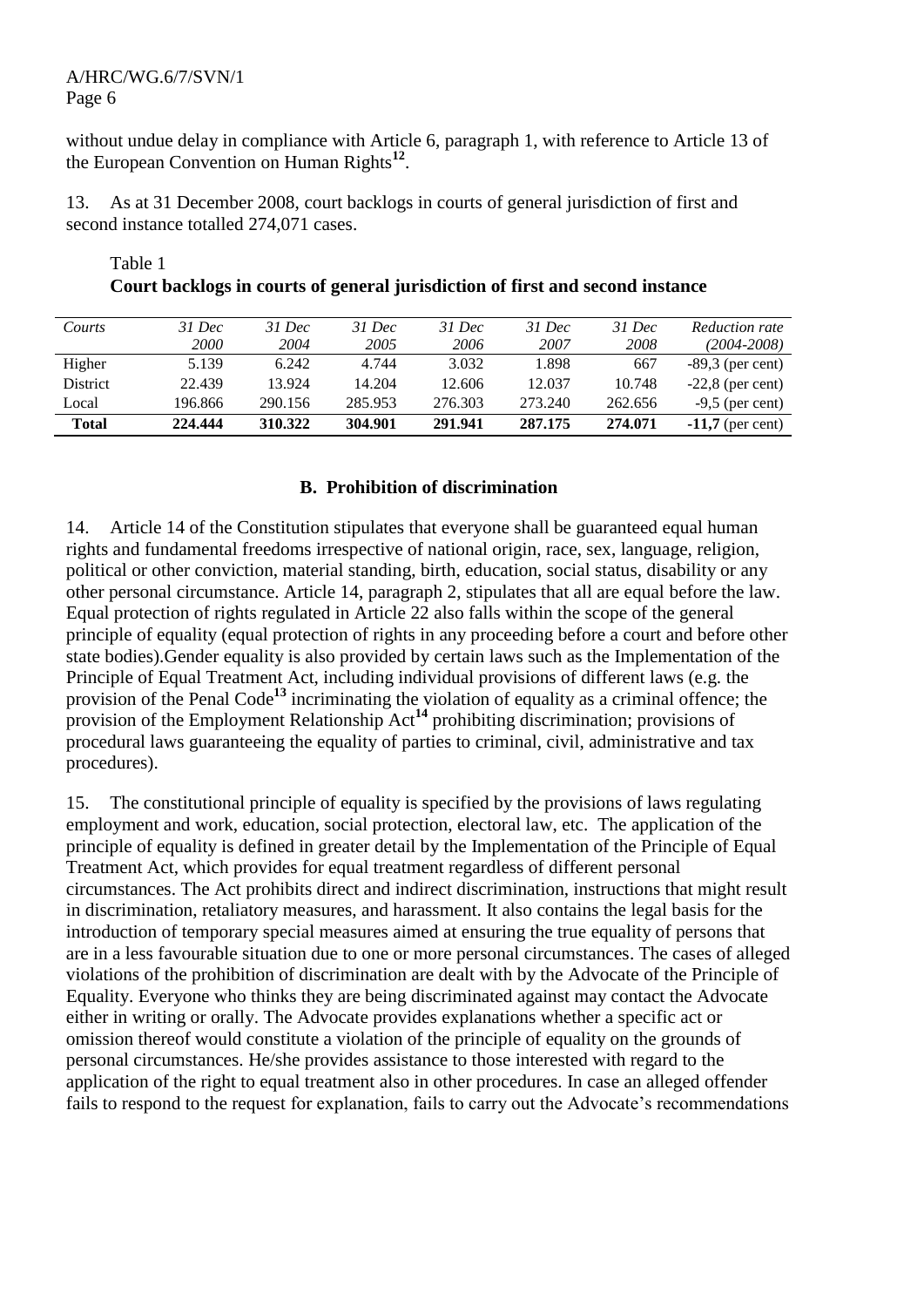or fails to notify the Advocate on time on measures adopted, the Advocate refers the case to the relevant inspection service.

16. Alleged victims may also contact relevant inspection services and other administrative bodies and judicial bodies for the protection against discrimination; they can also exercise their right to damages. In case there is suspicion in respect of violations, the burden of proof lies on the offender.

17. In Slovenia, **gender equality** is a right, a goal and a horizontal principle permeating all spheres of life of women and men in all life periods. The Equal Opportunities for Women and Men Act provided for the fundamentals in improving the situation of women and creating equal opportunities for women and men by removing obstacles to establishing gender equality, by preventing and eliminating unequal treatment of persons on the basis of their gender as a form of discrimination and by creating the conditions for establishing equal representation of women and men in all spheres of social life. The Act envisages measures and strategies to enhance the role and situation of women and guarantee gender equality; Slovenia is bound by treaties and political commitments to meet these objectives. The year 2005 saw the adoption of the National Programme for Equal Opportunities for Women and Men 2005–2013, which is being implemented by ministries and government offices through two-year periodic plans; on the basis of a reporting system, the government regularly examines the adequacy and effectiveness of activities performed and, if required, changes, adapts or upgrades them. Every two years, the government reports to the National Assembly on the implementation of the National Programme.

18. **The Office for Equal Opportunities** is the Government's central mechanism for dealing with gender equality. Its competences and tasks are in compliance with the established international standards regulating national mechanisms for the strengthening of the role and situation of women and guaranteeing gender equality. The Office plays a significant role in the promotion of an effective use of specialized policies and measures for gender equality and for integrating gender equality into all public policies. The Office carries out its work in cooperation with the National Assembly Commission for Petitions, Human Rights and Equal Opportunities.

19. Notable progress in the government policy for the strengthening of the role and the situation of women and guaranteeing gender equality was achieved in education, employment, equal pay for equal work, violence against women and trafficking in women and girls. The progress was facilitated by the new legislation, the national programme and action plans for equal opportunities for women and men as well as by the implementation of specialized action plans and programmes: action plans on the fight against trafficking in human beings, *2009***-***2014 National Programme* on *Prevention of Family Violence*; providing regular information for women and relevant stakeholders; systematic awareness-raising of the public and target groups; education, training and cooperation with non-governmental organizations, trade unions, research and educational institutions; encouraging media to assume positive role in ensuring gender equality and the inclusion of men in endeavours towards gender equality.

# **1**. **Same-sex partnership**

20. Decision U-I-425/06-10 of July 2009 of the Constitutional Court established the inconsistency of Article 22 of the Registration of a Same-Sex Civil Partnership Act**<sup>15</sup>** regulating inheritance with Article 14, paragraph 1, of the Constitution. The Court establishes that the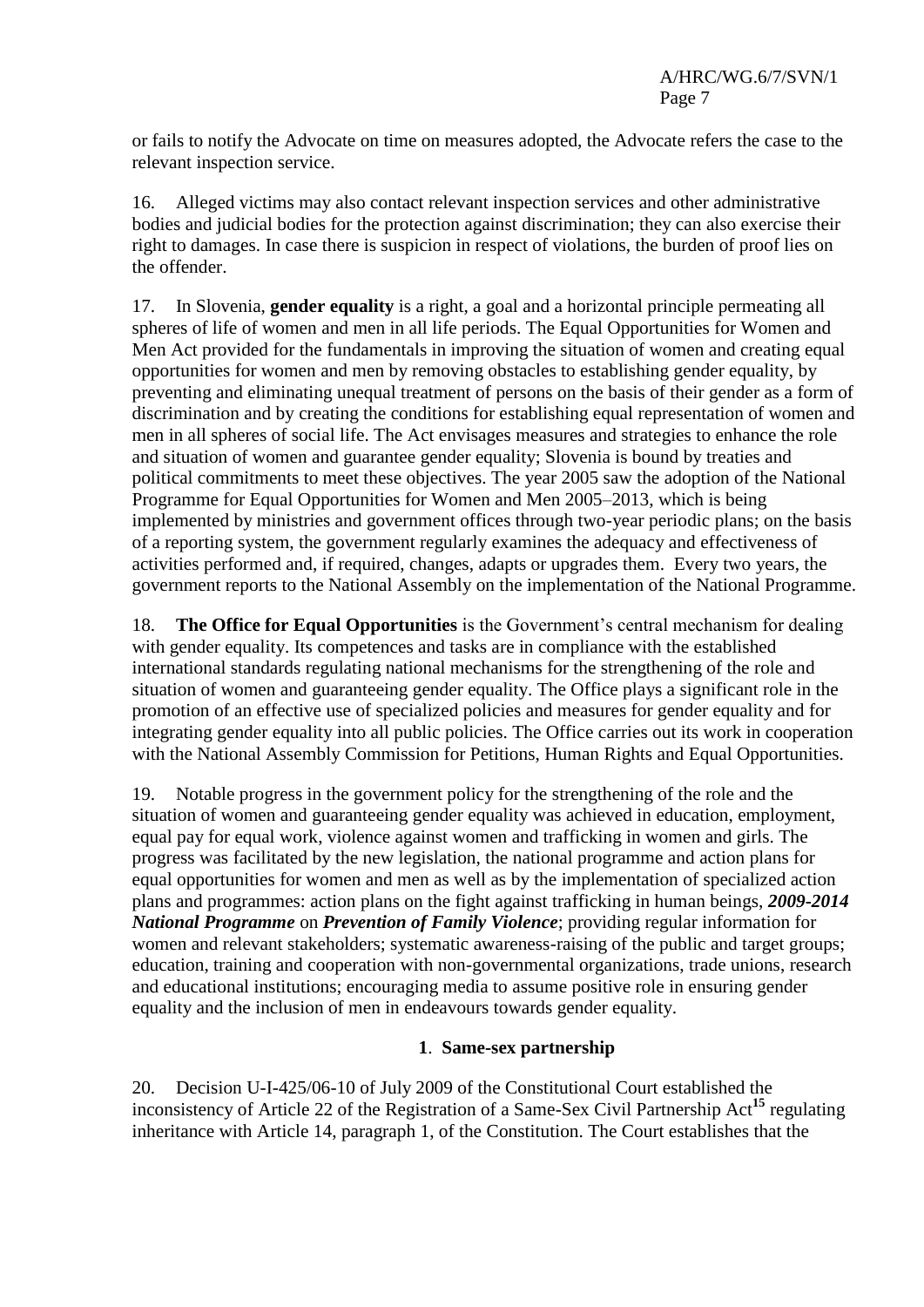position of partners in registered same-sex partnerships is in its essential factual and legal aspects comparable with the position of spouses as regards the right to inheritance from a deceased partner. The differences in the regulation of inheritance between spouses and between partners in registered same-sex partnerships are therefore not based on any objective, non-personal circumstance, but on sexual orientation. Until the established inconsistency is remedied, the same rules apply for inheritance between partners in registered same-sex partnerships as apply for inheritance between spouses in accordance with the Inheritance Act.**<sup>16</sup>** The National Assembly is obliged to remedy the established inconsistency within six months from the publication of this decision**<sup>17</sup>** .

21. In its endeavours to eliminate stigmatization and discrimination against HIV-positive people, the Ministry of Health is co-financing NGOs fighting stigma and providing counselling and training in this area.

# **2. Children's rights**

22. The first *Programme* for *Children and Youth 2006***-***2016* was drafted in 2006 in compliance with the recommendation of the UN *Committee* on the *Rights* of the *Child*. The Programme includes all important areas of the life of children, particularly those where unresolved or new problems are perceived, with which children and youth are faced in the modern society. It also includes complementary qualitative and quantitative objectives, as well as development guidelines and activities essential to the implementation of the goals set. Individual chapters touch upon normative, administrative-systemic and programme levels as well as upon specific implementation of children's rights in practice. A priority task was concentrating on guidelines and activities introducing changes, amendments or new solutions within the established activities implemented by national or other services in the field of child care. *The Programme* for *Children and Youth will be implemented in compliance with funds earmarked for the financial realisation for each activity or task.* The Government will devote particular attention to improving the situation of children. A special action plan on the *Programme* for *Children and Youth 2006***-***2016 will be adopted for* this purpose.

23. A pilot project "Child Advocate – Voice of the Child" was launched in 2006. The project is aimed at elaborating a model programme of the child advocate; its substantive and organisational basis would allow for its inclusion in the formal system and thus ensure its implementation at the national level. In compliance with the Convention on the Rights of the Child, the model would enable children to actively participate in decision-making processes.

24. A new Family Code that is currently under public debate regulates comprehensively the entire family law, strengthening the influence of the state on relations within the family for the child's benefit. The novelties include the prohibition of corporal punishment of children, the system of children's advocacy, the extension of the definition of "family protected under the constitution" (with a view to enhancing the protection of children) and introduction of equal status to same-sex partnerships and heterosexual partnerships.

# **3. Rights of persons with disabilities**

25. To ensure the enjoyment of human rights and fundamental freedoms of persons with disabilities on an equal footing, a number of regulations in the field of education, employment,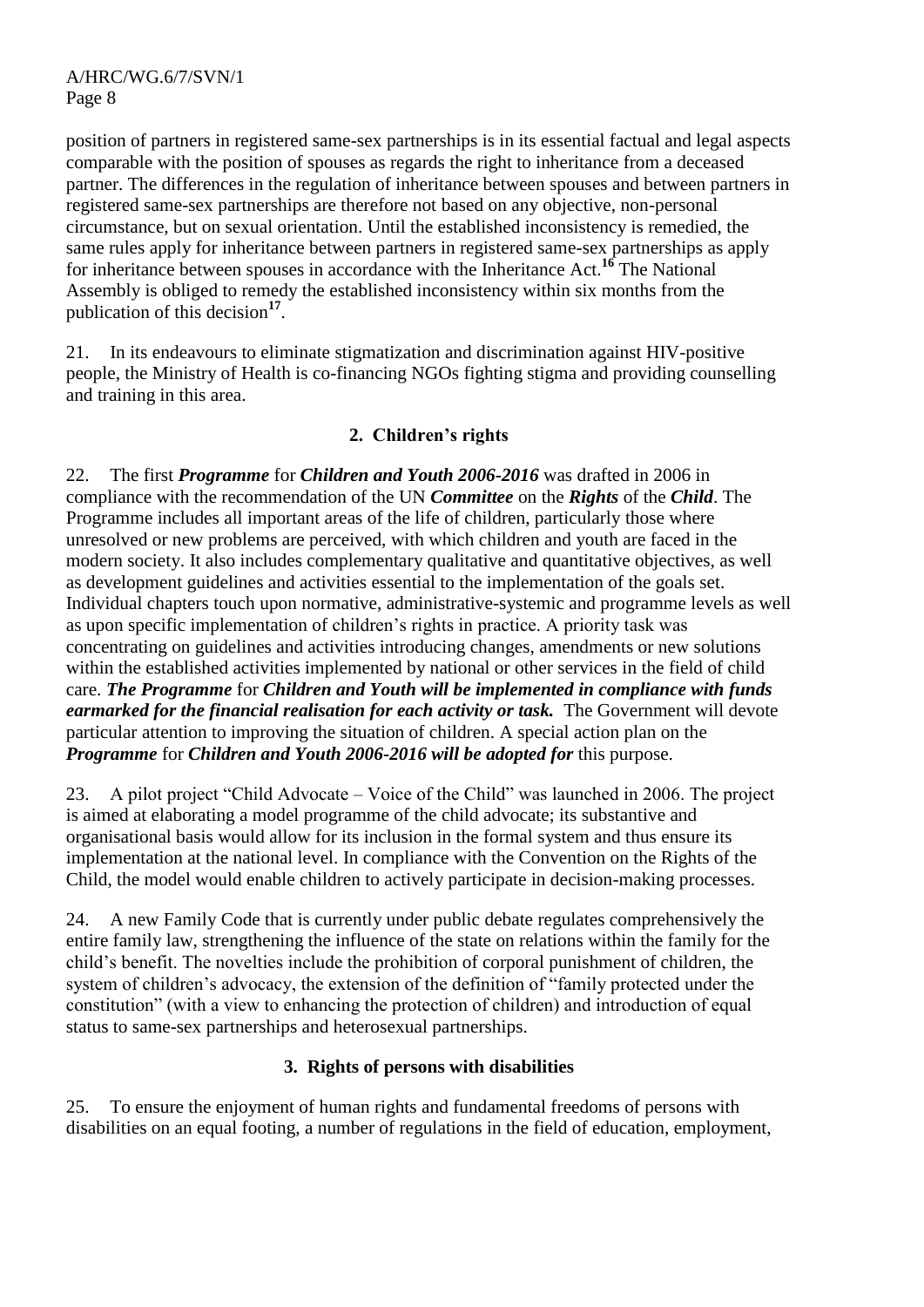health care, removing communication obstacles and environmental barriers, self-organizing of persons with disabilities and providing financial assistance for their personal needs was adopted. Major programmes, regulations and measures adopted in recent years include:

- Government Action Programme for Persons with Disabilities 2007–2013: based on the principles of ensuring equal opportunities, prohibiting discrimination on the basis of disability and ensure accessibility as a precondition for the implementation of rights and social inclusion of persons with disabilities. The Programme includes twelve basic goals with specific implementing measures. Relevant ministries are obliged to report to the Government every year on the implementation. One of the key objectives of the Programme is indiscriminatory provision of access to work and employment for persons with disabilities in an open, inclusive and accessible work environment;
- The Vocational Rehabilitation and Employment of Disabled Persons Act**<sup>18</sup>** regulates the right to rehabilitation, supported employment, incentives for employment in the open labour market, employment in sheltered workshops and job centres, quota system, etc. The Act significantly improved the situation of persons with disabilities in the labour market. Gaming proceeds were earmarked for the work of *organisations* specialising in *disability* issues and humanitarian organisations;
- Certain rights of persons with disabilities have been included in a number of regulations applicable to health care, disability insurance, parental benefit, education and training and taxation;
- In April 2008, Slovenia ratified the UN Convention on the Rights of Persons with Disabilities and its Optional Protocol;
- During its Presidency of the EU Council, Slovenia drafted the Resolution on the Situation of Persons with Disabilities in the European Union and organised a presidential conference with an informal ministerial meeting on the implementation of the Convention on the Rights of Persons with Disabilities in the Member States;
- *Organisations* specialising in *disability* issues play a significant role in the development of disability policy in Slovenia.

# **C. Protection of the rights of national and other ethnic communities**

26. The national territory of the Republic of Slovenia is traditionally and historically also settled by (autochthonous) Italian and Hungarian national communities and the Roma ethnic community. The situation and special rights of the **Italian and Hungarian national communities** are defined in Articles 64 and 11 of the Constitution and guaranteed regardless of the number of members of these communities. The organisation and fundamental rights of the two national communities are specified in the Self-Governing Ethnic Communities Act**<sup>19</sup>**, and their situation is also defined by approx. 90 laws and other regulations, ordinances and statutes of municipalities in ethnically mixed areas and by bilateral and multilateral treaties. All regulations requiring the implementation of rights and the situation of the Italian and Hungarian national communities are adopted in consensus with their representatives. The two national communities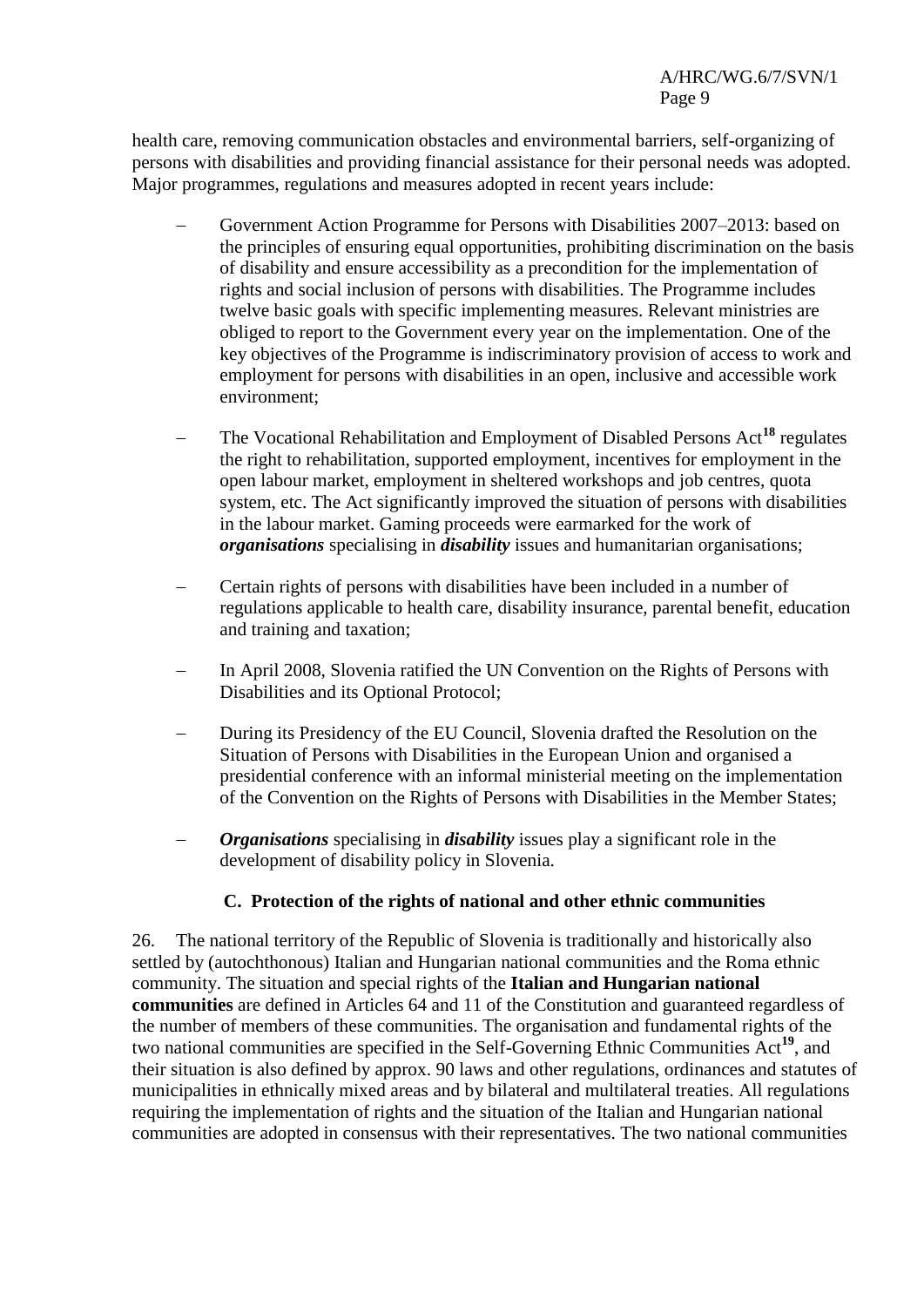are directly represented in representative bodies of local self-government and in the Slovenian National Assembly, with one representative, respectively.

27. The national territory of the Republic of Slovenia is traditionally and historically also settled by (autochthonous) Italian and Hungarian national communities and the Roma ethnic community. The situation and special rights of the **Italian and Hungarian national communities** are defined in Articles 64 and 11 of the Constitution and guaranteed regardless of the number of members of these communities. The organisation and fundamental rights of the two national communities are specified in the Self-Governing Ethnic Communities Act**<sup>20</sup>**, and their situation is also defined by approx. 90 laws and other regulations, ordinances and statutes of municipalities in ethnically mixed areas and by bilateral and multilateral treaties. All regulations requiring the implementation of rights and the situation of the Italian and Hungarian national communities are adopted in consensus with their representatives. The two national communities are directly represented in representative bodies of local self-government and in the Slovenian National Assembly, with one representative, respectively.

28. The situation and rights of members of the **Roma community** are regulated by Article 65 of the Constitution, the Roma Community Act**<sup>21</sup>** and certain provisions of 14 other laws. The situation of the Roma community is regulated comprehensively by a special act, which stipulates that state bodies and self-governing local community bodies must ensure the implementation of the special rights of the Roma community; it regulates the organization of the Roma community at the national and local levels, including financing. A national programme of measures is being drafted for the operationalization of the act, which will be implemented through sector specific programmes and measures by relevant state bodies and self-governing local community bodies; the implementation of the programme will be monitored by the *Government Commission for the Protection* of the *Roma* Ethnic *Community.* All ministries and government offices must devote special concern to Roma issues within their competence and include them in national programmes in their fields of work. The 1995 Programme of Measures for Assisting the Roma is still being implemented and includes measures for improving the status of the Roma community in key areas such as housing, education, employment, family welfare, social and health care, cultural development of the Roma community, as well as providing information to Roma and their organisation. In Slovenia, acts relating to the Roma community are being adopted after consulting with the community. On the basis of the statute, the Roma community is represented in municipal councils of 19 local communities.

29. The Constitution of the Republic of Slovenia does not contain any provisions relating directly to the special protection of members of **other ethnic groups**. These communities can exercise their rights in accordance with Article 14 (Equality before the Law), Article 61 (Expression of National Affiliation) and Article 62 (Right to Use One's Language and Script) of the Constitution.

## **1. Education of members of national and other ethnic communities**

30. Slovenia has developed two different **models of education for members of the Italian and Hungarian national communities**, which share the same objectives – bilingualism and coexistence of the two nations and cultures. For the implementation of rights of members of the **Italian national community** in the field of pre-school, elementary, general secondary and secondary vocational education, in accordance with the legislation, in the areas defined as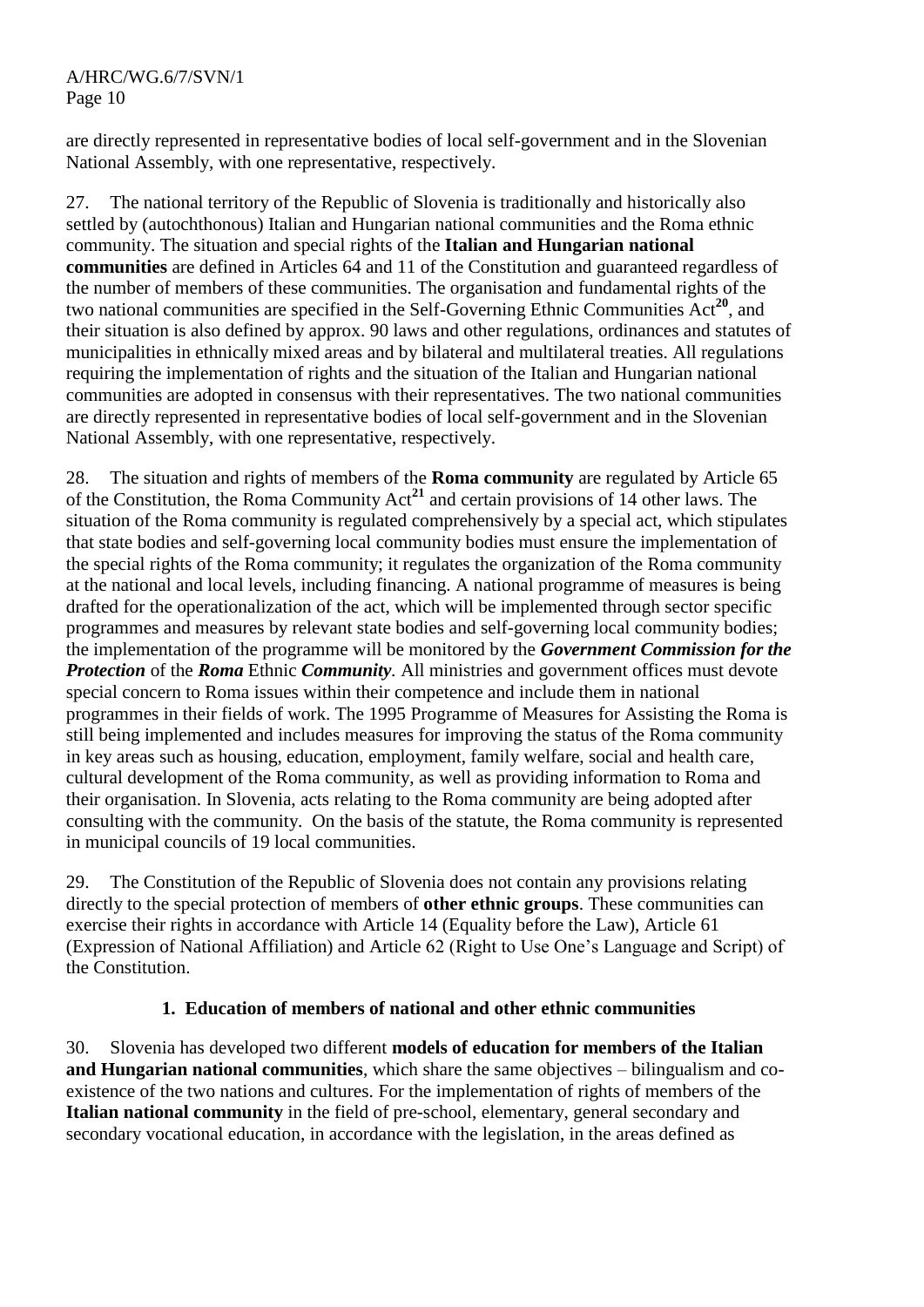ethnically mixed, pre-school institutions and schools with Italian as the language of instruction are established. The Slovenian language is a compulsory subject in these schools. In educational institutions in ethnically mixed areas **providing education in the Slovenian language, the learning of the language of a national community is compulsory**. In ethnically mixed areas where members of the **Hungarian national community** reside, education is provided bilingually, in the Slovenian and Hungarian languages. These pre-school institutions and schools are attended by children of Slovenian and Hungarian nationalities. This enables pupils to learn a second language in addition to their mother tongue and become familiar with the culture of the other nation. Educational activities are carried out in both languages. When learning the mother tongue and the second language, pupils are divided into groups, which enable them to learn their mother tongue at an advanced level.

31. *The Strategy of Education of Roma in the Republic of Slovenia (2004)* includes a number of measures: inclusion of Roma children in pre-school institutions at least two years prior to their enrolment in elementary school; inclusion of a Roma assistant in the work of educational institutions as a bridge between the pre-school institution or school on the one hand and the Roma community on the other; introduction of the Romani language as an optional subject; teaching the Slovenian language; introduction of content taken from Roma culture, history and identity into lessons; prohibition of homogenous classes (segregation) of Roma children; introduction of individualisation, internal and flexible differentiation and different forms of learning assistance; building confidence in school and the elimination of prejudices; further education and training of educational professionals. The Union of Roma of Slovenia was involved throughout the drafting of the document and its president is the president of the working group which drafts annual action plans for the implementation of the strategy. The strategy is aimed at training Roma to contribute themselves to effective integration of the Roma population into various forms of education. The following activities have already been carried out in the area of education: a network of schools with Roma pupils has been formed within which teachers exchange experience and good practices, and additional teacher training is provided; schools implemented projects and other activities of intercultural dialogue; the standardisation of the Romani language was carried out as a basis for its teaching; occupational standards for Roma assistants were developed; a project to develop the method (and materials) for teaching Slovenian as a foreign language is being implemented; the syllabus for a course in Roma culture was drafted and adopted; programmes for vocational training of educational professionals are being implemented for successful work with the Roma pupils; Roma assistants are being trained; the Ministry of Education and Sport has been co-financing education of adult Roma; the project introducing and educating Roma assistants is being implemented with the support of the European Social Fund; young Roma intellectuals endeavour for the awareness raising of members of the Roma community about the significance of knowledge and education through the Roma Academic Club.

## **2. Cultural rights of the national and other ethnic communities**

32. In cooperation with the members of the Italian and Hungarian national communities, the Roma community and other ethnic communities, the Ministry of Culture identifies their needs for the protection of cultural specificities and develops measures aimed at their quality integration. The Ministry endeavours for the preservation of cultural rights of these communities through financial measures (financing projects), organisational measures (expert assistance, counselling, workshops, mediation in resolving interethnic tensions) and normative measures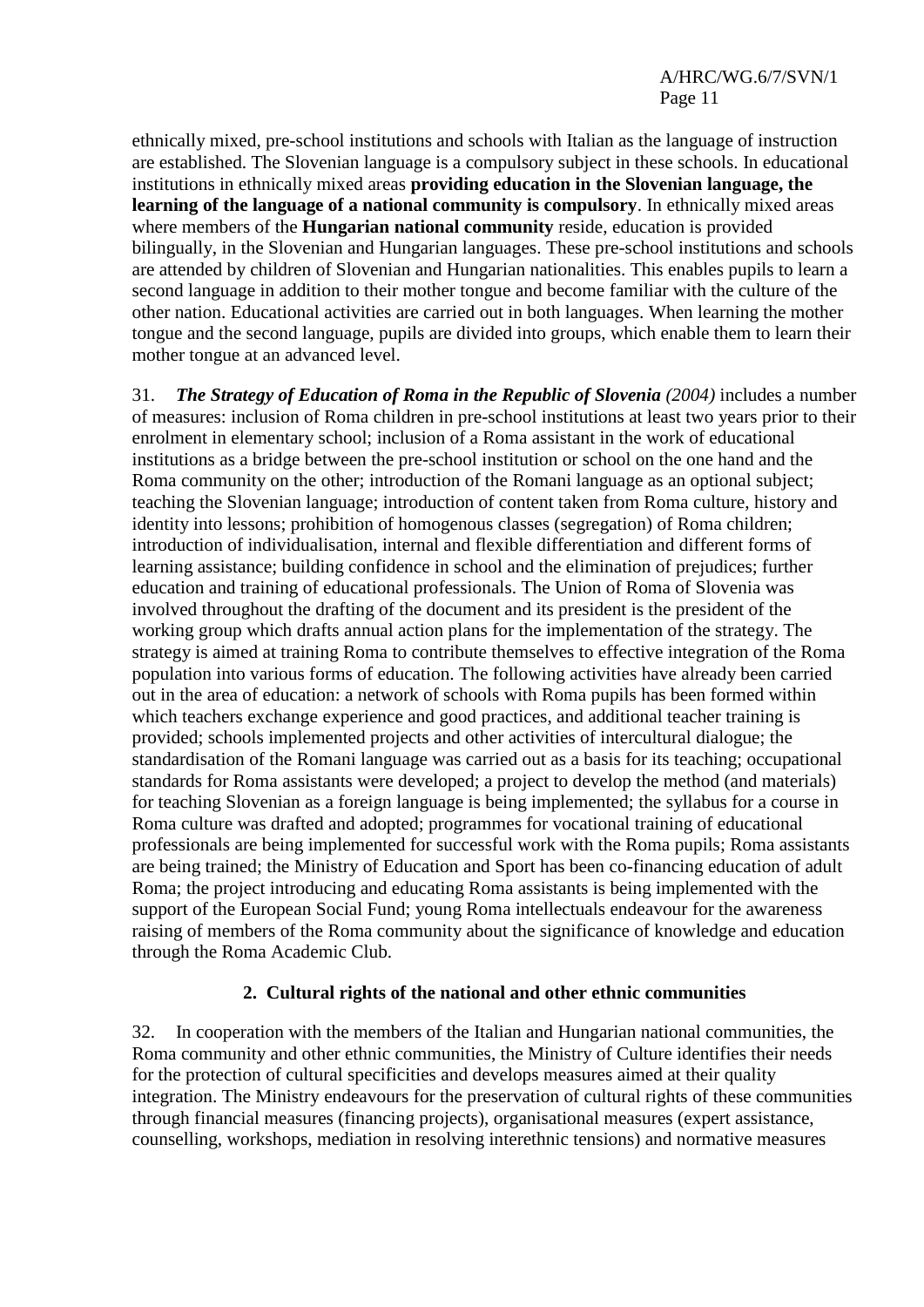(special provisions included in the general cultural act; active participation of these communities in shaping the regulations).

## **3. Domestic violence**

33. In March 2008, the Family Violence Prevention Act entered into force which defines physical, sexual, psychological and economic violence and disregard to provide due care to family members. Children, elderly and disabled persons enjoy special protection against violence. If the victim of violence is a child, anyone is obliged to inform a social work centre, the police or the state prosecutor's office accordingly. Another novelty lies in the possibility for the victim to choose an assistant who accompanies him/her in all proceedings related to family violence and can help in settling problems. In addition, the victim has the right to a legal representative who defends his/her interest in the proceedings. A multidisciplinary team lead by the social work centre draws up an aid plan for a victim in collaboration with other authorities. The Act stipulates free legal assistance to the victims of violence in court proceedings. The court can impose certain restrictions in case of acts of violence, prohibiting to the perpetrator the following: entering to the accommodation premises where the victim lives; coming at a specified distance within the proximity of the accommodation where the victim lives; coming near the places that the victim regularly frequents; establishing contact with the victim in any way. On the victim's request, the court can require the perpetrator to transfer the common residence into exclusive use by the victim. In case of a divorce, the spouse victim can demand that the other spouse (the perpetrator of violence against the victim or his/her children) leave him/her in exclusive use of the accommodation in which both of them live. In order to protect the children, the court assigns the residence to the spouse with whom the children live. All the above restrictions and measures apply for a maximum of six months with the ability of extension for additional six months. Based on this Act, all competent authorities (the police, education, health and social institutions) should adopt their own rules for acting in the event of domestic violence.**<sup>22</sup>**

34. The new Penal Code sanctions, in a separate article, domestic violence that may be committed as various acts or practices against the person with whom the perpetrator lives or has lived in a family or other permanent community. In the previous Penal Code, the forms and consequences of domestic violence were defined in different articles.

35. The National Assembly adopted the Resolution on the National Programme of Family Violence Prevention for the Period 2009-2014. It is a strategic document defining the objectives, measures and key players with regard to reduction and prevention of family violence. Specific tasks and activities will be defined in two-year action plans.

## **D. Torture and other cruel, inhuman or degrading treatment or punishment**

36. Slovenia ratified the UN Convention against Torture and Other Cruel, Inhuman or Degrading Treatment or Punishment in 1993. Upon ratification it made a declaration based on Articles 21 and 22 of the Convention.

37. The Constitution stipulates as follows: human life is inviolable and there is no capital punishment in Slovenia (Article 17); no one may be subjected to torture or to inhuman or degrading punishment or treatment (Article 18); respect for human personality and dignity shall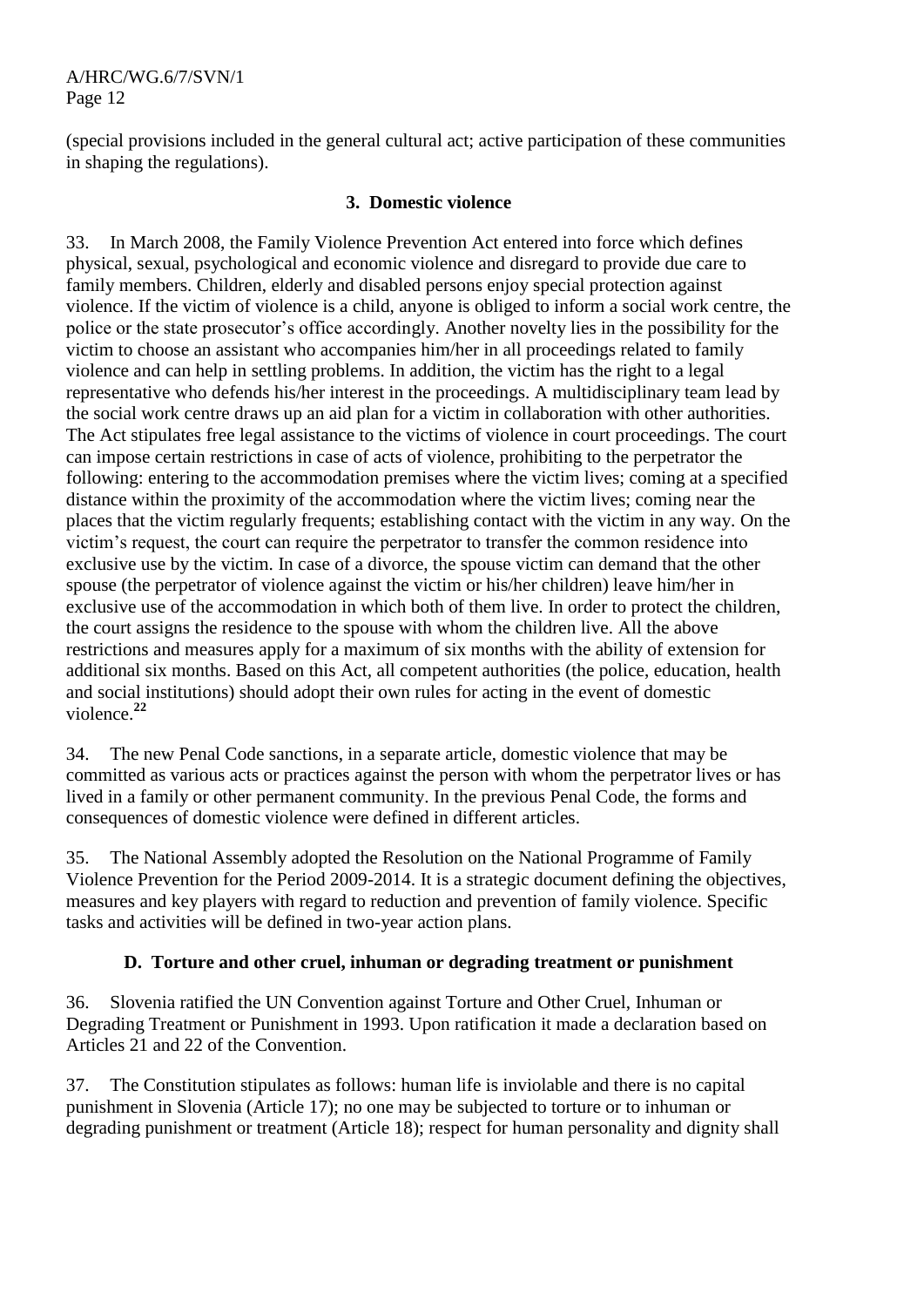be guaranteed in criminal and in all other legal proceedings, as well as during the deprivation of liberty and enforcement of punitive sanctions (Article 21, paragraph 1); and violence of any form against any person whose liberty has been restricted in any way is prohibited, as is the use of any form of coercion in obtaining confessions and statements (Article 21, paragraph 2).

38. Based on the recommendations of the UN Committee against Torture, the new Penal Code**<sup>23</sup>** adopted in 2008 stipulated an independent criminal offence of torture (Article 265) in addition to the existing criminalisation of torture in the framework of crimes against humanity (Article 101, item 6) and war crimes (Article 102, paragraph 1, item 2). In doing so, the legislator took into account the definition of torture in Article 1 of the Convention against Torture.

39. The Act ratifying the Optional Protocol to the Convention against Torture and Other Cruel, Inhuman or Degrading Treatment or Punishment<sup>24</sup> stipulates that the national preventive mechanism be the Slovenian Human Rights Ombudsman, exercising tasks and powers of the national preventive mechanism together with the selected NGOs that gained the humanitarian organisation status in Slovenia.

40. A specialised department was established within the group of state prosecutors assigned to prosecute organised crime, functioning under the Office of the State Prosecutor General, in order to pursue independent investigation of criminal offences of which police officers are suspected. Since 1 November 2007, the department is exclusively in charge of prosecuting criminal offences committed by officials employed by the Police.

#### **1. Trafficking in human beings**

41. Measures in the area of trafficking in human beings in Slovenia are defined by action plans for the fight against trafficking in human beings which are drawn up every two years since 2004 by the Interdepartmental working group for the fight against trafficking in human beings, composed of representatives of the competent ministries, government offices, the National Assembly and NGOs. These action plans are aimed at defining fundamental activities for suppressing trafficking in human beings in Slovenia in the field of legislation on investigation and prosecution of criminal offences related to trafficking in human beings, prevention in the form of providing information, awareness raising and research activity, assistance to and care for victims of trafficking in human beings, training, education and international cooperation. On the basis of these action plans, amendments to the Penal Code were adopted in 2004 in the field of prostitution and trafficking in human beings; particularly a new criminal offence of trafficking in human beings (Article 387(a)) was introduced; while Articles 185 (pimping) and 186 (brokering prostitution) were replaced by a new Article 175 (exploitation through prostitution). In 2005, the Witness Protection Act<sup>25</sup> was adopted, the application of which concerns the protection of the victims of trafficking in human beings. The Act amending the Criminal Procedure Act was adopted, which stipulates that minors who are victims of trafficking in human beings shall also be entitled to an authorised person responsible to care for their rights (Article 387(a) of the Penal Code). The Aliens Act was amended, which in a special article stipulates the procedures with aliens victims of trafficking in human beings based on EU directives. By ratifying the Council of Europe Convention on Action against Trafficking in Human Beings**<sup>26</sup>** Slovenia assumed the obligations under this regional instrument. Preventive awareness-raising measures addressed to the public comprise: the Government's webpage, making videos, reprinting and distributing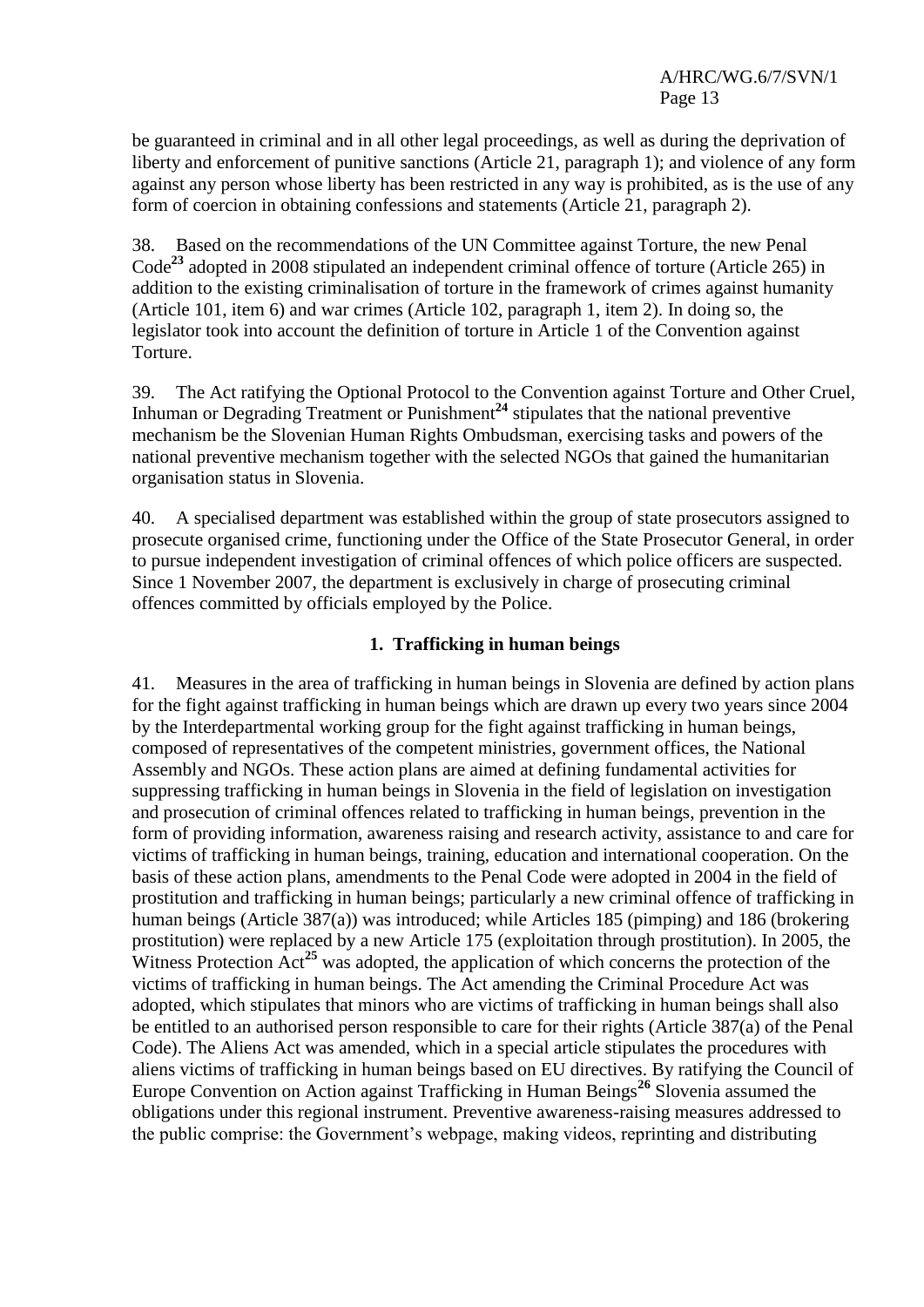materials, addressing target population within NGO projects co-financed by individual ministries, educating expert public, especially the Police, in cooperation with NGOs, and training and educating NGOs by internal experts. There are not many final judgments from the area of trafficking in human beings, therefore particular attention is also devoted to providing information for and training of judiciary personnel.

42. The project aimed at the victims of trafficking in human beings has been implemented since 2008 on the basis of public tenders and financed by the Ministry of the Interior (safe accommodation, carried out by the *Ključ* Association) and the Ministry of Labour, Family and Social Affairs (crisis accommodation, carried out by the Slovenian Karitas).

43. In 2008, the Ministry of Foreign Affairs financed, for the fifth consecutive year, the project titled "Implementing the mechanism for reconnaissance, assistance and protection of the victims of trafficking and/or sexual abuse in asylum proceedings in Slovenia" (PATS). There is a regional component to the project, which is implemented also in Croatia and Bosnia-Herzegovina.

## **2. Rights of aliens and asylum seekers**

44. Article 61 of the Constitution guarantees the right to everyone to express affiliation with their nation and culture as well to use their language and script. Entry into and residence in Slovenia are governed by the Aliens  $Act^{27}$ , which, in accordance with the European legislation, ensures fair treatment of aliens who lawfully reside in the country. The rights of aliens are comparable to those enjoyed by the Slovenian citizens. By adopting the Decree on the Integration of Aliens, Slovenia introduced active measures of integration policy and in autumn 2009 it will begin to implement basic integration measures aimed at shaping a comprehensive and effective integration policy based on intercultural dialogue.

45. With regard to asylum policy, Article 48 of the Constitution stipulates that within the limits of the law, the right of asylum shall be recognised to foreign nationals and stateless persons who are subject to persecution for their commitment to human rights and fundamental freedoms. In 2007, the International Protection Act**<sup>28</sup>** replaced the previous Asylum Act as an umbrella act. The Act systematically regulates the entire area of international protection in Slovenia. It fully transposed EU Council directives into Slovenian legislation, which together with two EU Council decisions provide the legal basis for the Common European Asylum System. The Act facilitates the introduction of efficient and fast asylum procedures, providing citizens of third countries with necessary protection and facilitating their integration into Slovenian society; in case of a negative decision the Act stipulates immediate expulsion of applicants into the country of origin. Particular attention is devoted to vulnerable groups (applicants, refugees, persons granted subsidiary protection) as it provides for a positive distinction with regard to material conditions of acceptance, health care, psychological counselling and care. The principle of family reunification is taken into consideration for persons enjoying international protection in accordance with Article 8 of the European Convention on Human Rights. International protection is granted to each applicant who fulfils conditions under International Protection Act. If the applicant leaves Slovenia, the procedure is stopped. 50 (per cent) of procedures were stopped in 2008.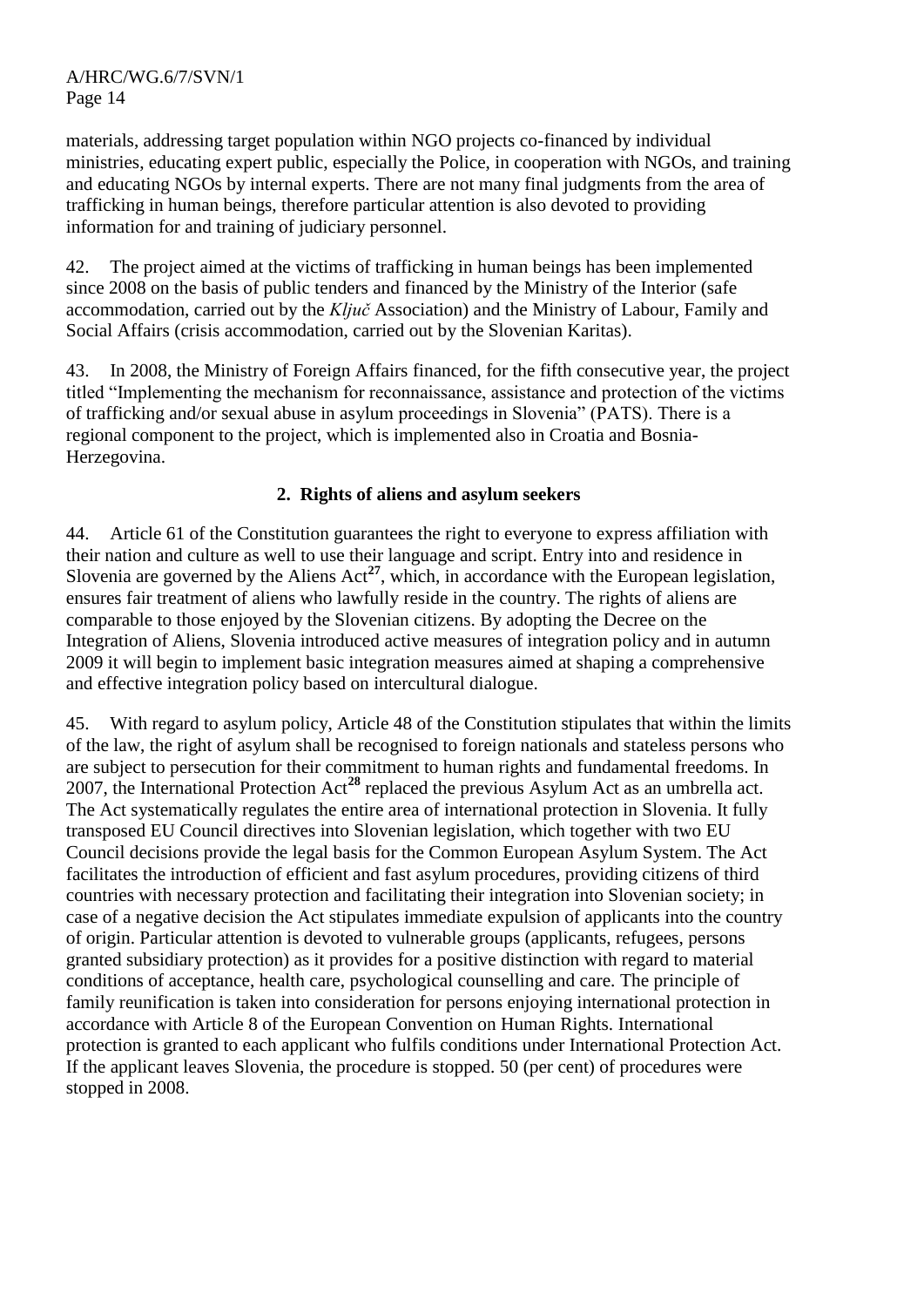46. Official persons conducting international protection procedures are regularly trained and acquainted with international case law in this area. NGOs take an active part in implementing the International Protection Act. They play an important role in providing psychosocial and learning assistance, performing activities for creative leisure pursuits as well as rendering assistance in integration into the environment. Their role is also significant in preventing and taking appropriate action in cases of sexual violence and in the area of the fight against trafficking in human beings. An agreement was signed between the Government and NGOs in June 2008 allowing for a more rapid detection and prevention of sexual violence as well as taking action in this regard with asylum seekers and refugees.

#### **3. Persons who were transferred from the register of permanent residence following Slovenia's gaining independence to the register of aliens**

47. The Aliens Act**<sup>29</sup>**, which was one of the independence laws of Slovenia, defined an alien and regulated, in respect of the citizens of other republics of the former SFRY who did not apply for Slovenian citizenship that its provisions began to apply to them on 26 February 1992. They became aliens on that day and a residence permit was required for their further residence in Slovenia. On 26 February 1992, permanent residence of those citizens of other republics of the former SFRY who did not have Slovenian citizenship was discontinued in the register of permanent residence. In order to regulate their status, the Act Regulating the Legal Status of Citizens of the Former SFRY Living in the Republic of Slovenia (hereinafter: ZUSDDD)**<sup>30</sup>** was adopted in 1999 which provided for the acquisition of permanent residence permits under more favourable conditions than those stipulated in the Aliens Act. The only condition for persons to obtain permanent residence permits was a *de facto* residence in Slovenia since 23 December 1990 or since 25 June 1991.

48. In its decision No. U-I-246/02-28 of 3 April 2003, the Constitutional Court decided that the provisions of the ZUSDDD Act, determining a time limit of three months for filing an application for the issuance of a permanent residence permit, had to be annulled, and that the ZUSDDD Act was inconsistent with the Constitution, since 1) it did not recognize permanent residence to citizens of other republics of the former SFRY, who on 26 February 1992 were removed from the register of permanent residence, from that date onwards, 2) it did not regulate the acquisition of a permanent residence permit by citizens of states successors to the former SFRY for whom the measure of the forcible removal of a foreigner was pronounced, and 3) it did not prescribe the criteria for establishing the legal concept of "actual presence". Paragraph 8 of the Decision of the Constitutional Court stipulated that permanent residence of citizens of other republics of the former SFRY was established from 26 February 1992 onwards if on that day they were removed from the register of permanent residence, on the basis of a permit for permanent residence issued in accordance with the ZUSDDD Act or the 1991 Aliens Act, as amended in 1999. It imposed on the Ministry of the Interior the obligation to issue, as an official duty, supplementary decisions on the establishment of permanent residence in Slovenia from 26 February 1992 onwards. In item 23 of the Reasoning of its Conclusion No. U-II-3/03-15 of 22 December 2003, the Constitutional Court explained the manner of implementation of paragraph 8 of the Decision No. U-I-246/02-28, namely that the Decision of the Constitutional Court was the legal basis for issuing supplementary decisions by the Ministry of the Interior. Item 24 of the Reasoning clarified that the Ministry of the Interior was obliged to follow that part of the Decision that governs the manner of implementation, until the legislator prescribed otherwise or regulated the area in a different manner in accordance with the Constitution. With regard to the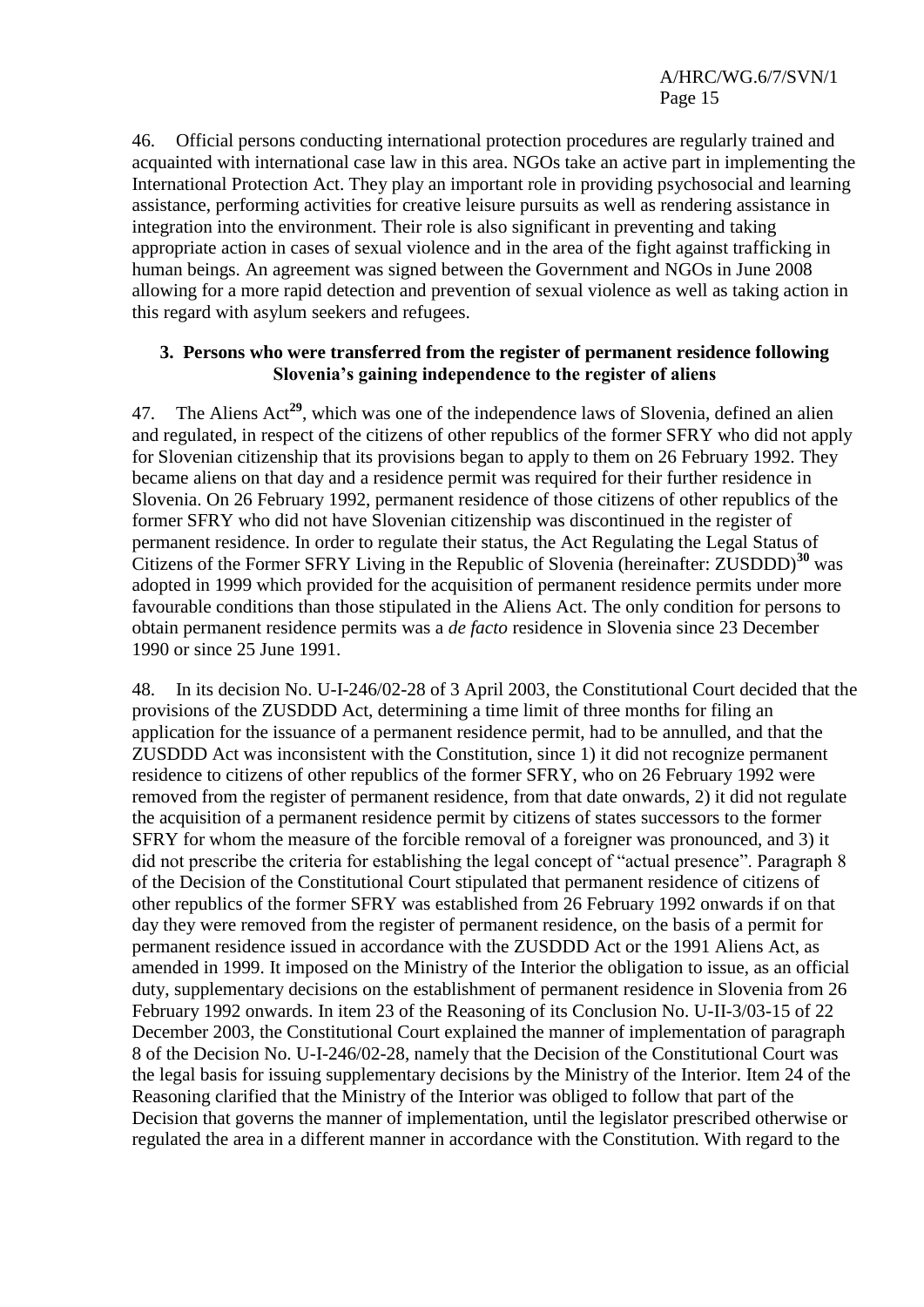above, the Ministry of the Interior began to issue supplementary decisions on 23 February 2009. Persons entitled to be issued with a supplementary decision are those whose permanent residence registration in Slovenia had terminated and those who have already obtained a permanent residence permit in Slovenia. The Ministry of the Interior is drafting a law which will remedy other established inconsistencies of the ZUSDDD Act with the Constitution.

#### **4. Freedom of expression**

49. Media activities in Slovenia are based on the freedom of expression, the inviolability and protection of human personality and dignity, the free flow of information, media openness to different opinions and beliefs and to diverse content, the autonomy of editorial personnel, journalists and other authors in creating programming in accordance with programme concepts and professional codes, and the personal responsibility of journalists, other authors of pieces and editorial personnel for the consequences of their work. The dissemination of programming that encourages ethnic, racial, religious, sexual or any other inequality, or violence and war, or incites ethnic, racial, religious, sexual or any other hatred and intolerance is prohibited. Certain articles of the Media Act**<sup>31</sup>** also refer to the human rights protection. The Act stipulates that advertising may not prejudice respect for human dignity, incite discrimination on the grounds of race, sex or ethnicity, or political or religious intolerance, encourage behaviour damaging to public health or safety or to the protection of the environment and the cultural heritage, give offence on the grounds of religious or political beliefs, or damage consumers' interests. A special right under the Act is the right to correction or reply based on which any person has the right to demand that the responsible editor publish free-of-charge a correction by such person to any report published that infringed upon the person's rights or interests. In advertising, special provisions refer to children. Advertisements that are targeted at children or in which children appear may not contain scenes of violence, pornography or any other content that could damage their health or mental and physical development or otherwise have a negative effect on them. Advertising may not be morally or mentally prejudicial to children, may not encourage children to purchase products or services by exploiting their inexperience or credulity, may not encourage children to convince their parents or any other person to purchase products or services, and may not unjustifiably show children in dangerous situations.

#### **5. Freedom of conscience**

50. Freedom of conscience is provided for by Article 41 of the Constitution, referring to religious belief as well as moral, philosophical and other convictions. Any individual may be of any religious or other conviction and may freely profess his/her religious belief, or may not be of religious conviction, may not declare his/her religious beliefs and in this regard is not obliged to declare him-/herself. Any forcing to such declaration would mean infringement of such individual's integrity and denial of his/her free declaration. As a result of this freedom, everyone has the right to be or not to be a member of any religious community, as well as he/she should not be limited in becoming a member of or leaving a religious community. The Religious Freedom Act<sup>32</sup> governs and ensures the exercise of religious freedom as well as stipulates the register of churches and other religious communities, criteria, conditions and the procedure for the registration of churches and other religious communities, and the rights of registered churches and other religious communities and their members. The Commission of the Government of the Republic of Slovenia for the resolution of outstanding issues of religious communities was established by the Government to discuss open issues related to the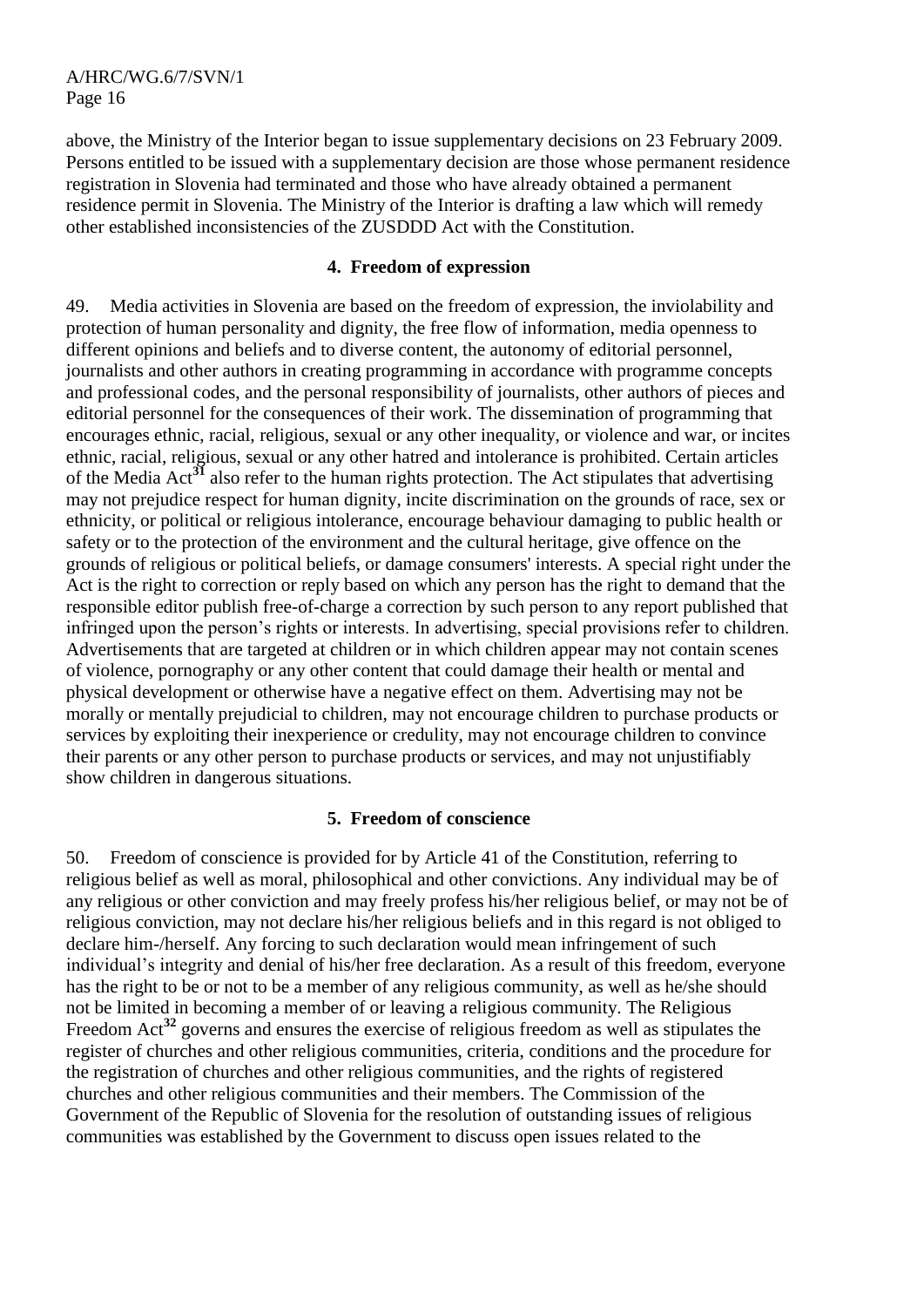relationship between the state and religious communities. The Slovenian Government Office for Religious Communities holds consultations of representatives of churches and other religious communities on the topics of interest for religious communities, providing them with information about legislation, their rights and the method of their exercising. In recent years, the Office organised several one-day and two-day meetings of representatives of churches and other religious communities, which are an important part of cooperation between the state, churches and other religious communities, and among different churches and other religious communities.

#### **E. Economic, social and cultural rights**

#### **1. Poverty**

51. Slovenia combats poverty with various statutory and programme measures. According to the Parental Protection and Family Benefits  $Act^{33}$ , families with three or more children are entitled to a large family allowance, paid once a year as a lump sum. In single-parent families, child benefit is increased by 10 per cent, and financial social assistance by 30 per cent pursuant to the Social Security Act**<sup>34</sup>**. Other measures to combat poverty include subsidised rents; subsidised pre-school care; subsidised transport for students, textbook funds and scholarships; active employment policy programmes and experimental programmes under the EQUAL initiative for the employment of vulnerable groups (disabled persons, migrants, Roma); free legal assistance; personal income tax relief and relief from certain other taxes; and exemption from payment for compulsory health insurance. The National Social Protection and Social Inclusion Strategy for the 2008–2010 Period aims to increase social inclusion of individuals and contribute to social cohesion, improve access to and the quality of social services of general interest, and improve the efficiency and adequacy of social transfers by modernising social protection systems and institutions. In order to fight inflation, the Government, by amending the Act on Regulating Adjustments of Transfers to Individuals and Households**<sup>35</sup>** decided in 2008 that transfers would be adjusted twice a year In the area of employment, in 2009 the Ministry of Labour, Family and Social Affairs revised the Catalogue of Active Employment Policy Measures to help the unemployed who will be looking for new opportunities in the crisis; introduced co-financing of education and training for the employed and unemployed as well as for young people entering the labour market; encouraged self-employment and transfer of workers to more promising posts; and provided support for development projects, such as social economy. The Ministry is planning a comprehensive review of the current employment and unemployment insurance legislation, with a view to expanding the range of beneficiaries of unemployment compensation, especially to young people. The new act will aim at extending the right to compensation under more favourable conditions also to fixed-term employees, who are primarily young people.

#### **2. Education**

52. The Constitution guarantees fundamental rights pertaining to education**.** According to the Constitution, physically or mentally handicapped children and other severely disabled persons have the right to education and training for an active life in society. Under the Organisation and Financing of Education Act,<sup>36</sup> education shall aim at guaranteeing optimum development to individuals regardless of their sex, social and cultural background, religion, racial, ethnic or national origin, and physical and mental handicaps; educating for mutual tolerance, developing the awareness of the equality of rights for men and women, respect for human diversity and mutual cooperation, respect for children's and human rights and fundamental freedoms, and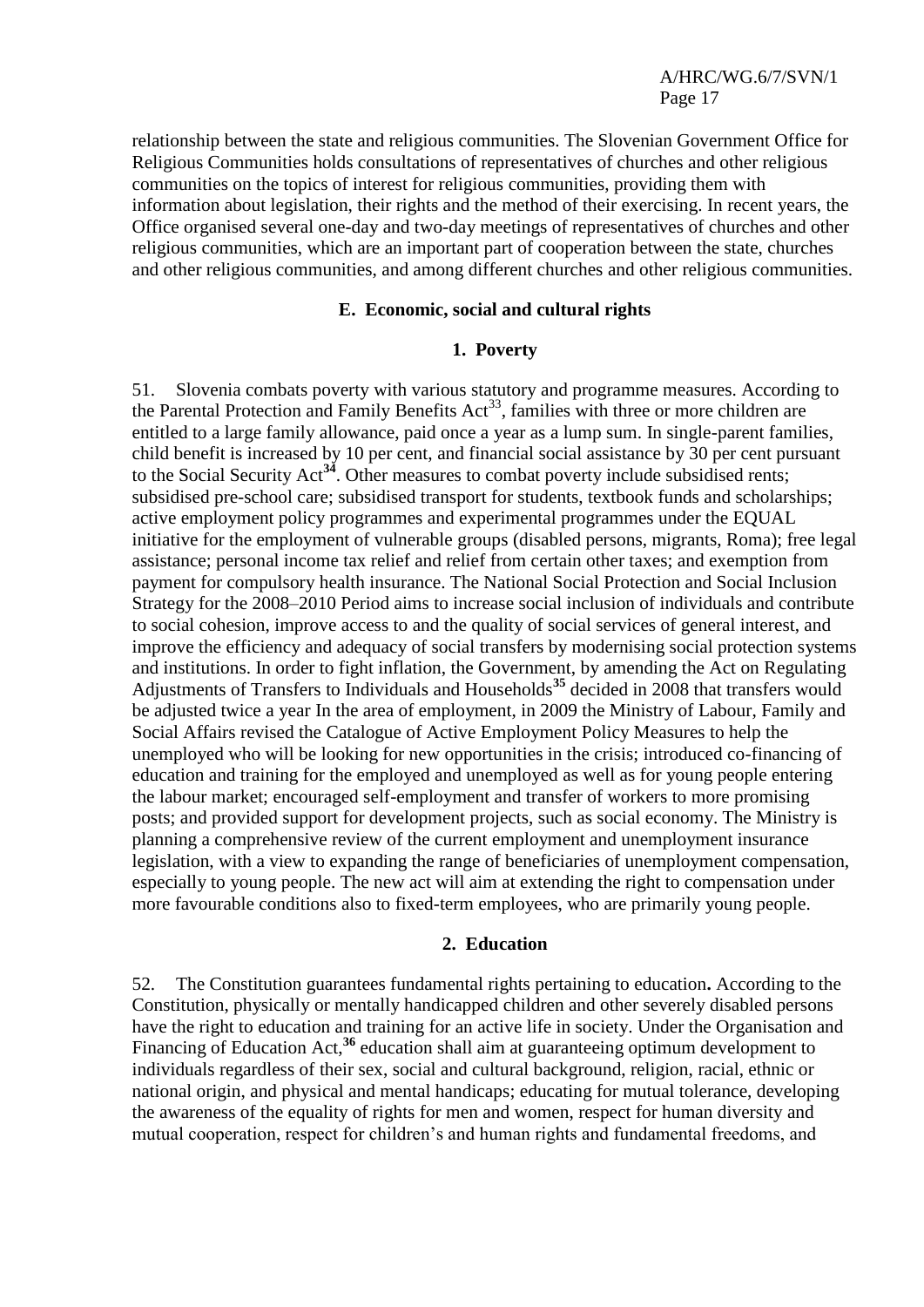fostering equal opportunities for both sexes in education. The Elementary School Act<sup>37</sup> also deals with the rights of the national communities, rights of the Roma community, foreign nationals and children with special needs. Education Guidelines for Sustainable Development from Pre-school to University Education, adopted in 2007, promote intercultural dialogue, quality interpersonal relations and development of social skills (non-violence, tolerance, cooperation, respect). The Ministry of Education and Sport publishes calls for applications for research projects on the prevention of violence and intercultural dialogue, for projects carried out by educational institutions (recognition and prevention of violence, education for gender equality), and for training of educational professionals (for tolerance and acceptance of diversity, intercultural cooperation and learning, promotion of intercultural dialogue, equal opportunities, and the recognition and prevention of violence). Several projects are underway, teaching respect for human rights.

53. Mutual understanding between different linguistic groups is promoted within the syllabuses of Slovenian language, geography, history, social studies, civic education, ethics and civic culture.

## **3. Health care**

54. Health legislation provides for health care that is equal, appropriate, of high quality and safe. The Patients Rights Act**<sup>38</sup>** stipulates the rights of patients as users of health care services in their relations with health care providers and the procedures for the exercise of these rights. The Ministry of Health identified the protection of rights of vulnerable population groups as a priority in the area of health protection and human rights, with a special emphasis on people with mental disorders, people with serious chronic illnesses and elderly people, on the rights related to advances in biomedicine, activities focusing on health promotion and the prevention of addiction and other illnesses, as well as comprehensive health care and combating exclusion. The Mental Health Act**<sup>39</sup>** provides for the protection of rights of persons with a mental disorder in all kinds of treatment on closely supervised wards of psychiatric hospitals, closed wards of social welfare institutions and under supervised treatment, and determines involuntary hospitalisation procedures. Owing to an ever increasing need for geriatric services, the Ministry of Health is - in collaboration with other relevant ministries - drafting the legal bases for prolonged health care and comprehensive care for the elderly, especially those with cognitive disorders. The entire population enjoys equal rights arising from compulsory health insurance and voluntary health insurance.

## **4. Right to adequate housing (housing for young families, the elderly and socially disadvantaged)**

55. Since 2005, **non-profit rents have been subsidized.** Households are eligible to a subsidy amounting to 80 per cent of a non-profit rent. The 2008 amendment to the Housing Act extends eligibility to tenants of profit apartments who fulfil the criteria for a non-profit apartment but cannot rent one for reasons of unavailability.

56. Under housing legislation, municipalities are responsible for providing housing units. The term does not refer to apartments, but to units in special purpose buildings, intended as temporary housing solutions. No call for applications or similar procedure is needed for the allocation of a housing unit, since future social status cannot be envisaged and the list of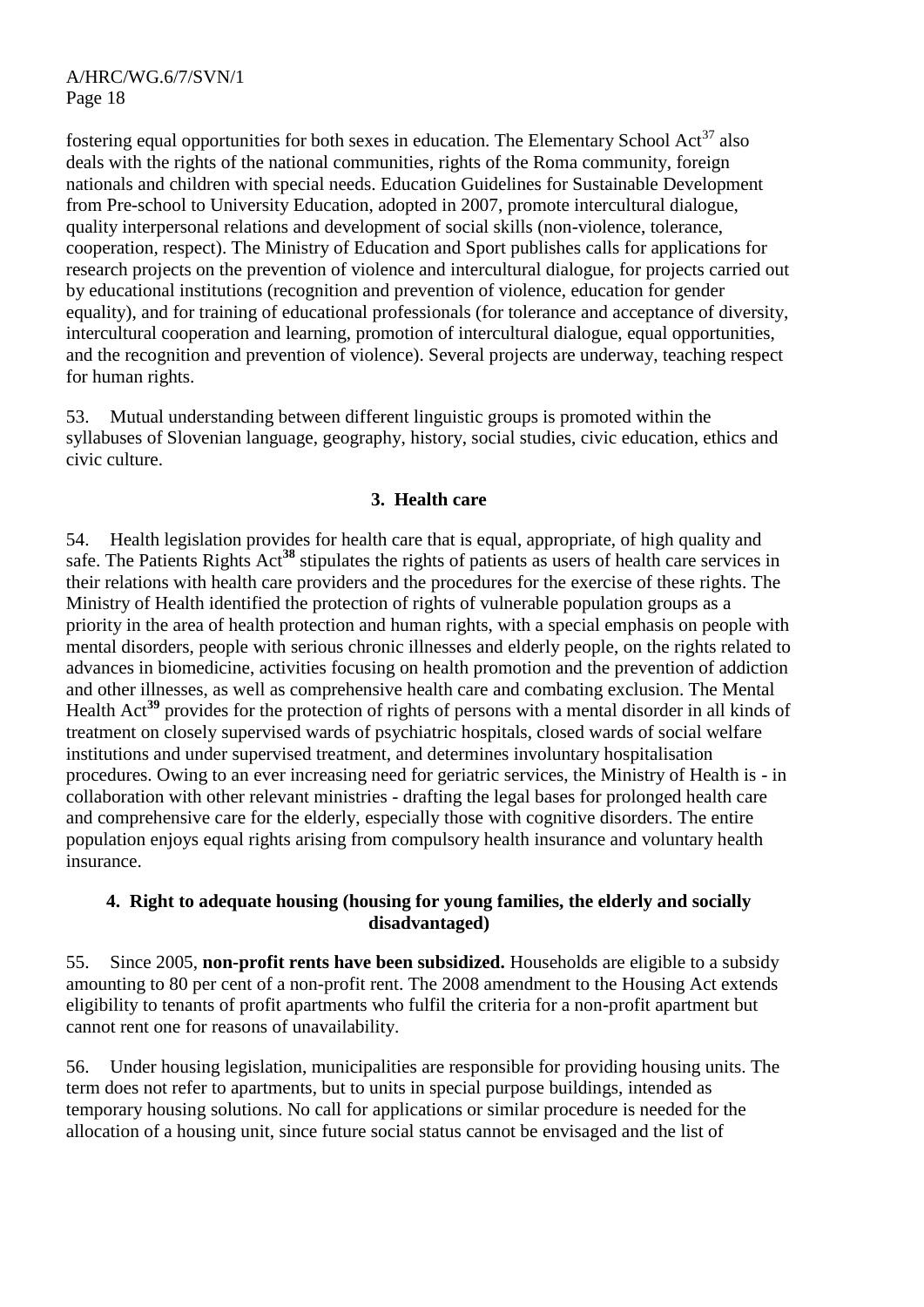beneficiaries should be kept open to help the needy, homeless and victims of violence. In this way, quick response to social and housing distress of individual families is possible.

57. The Government has been resolving the housing issue of young families pursuant to the National Housing Saving Scheme Act**<sup>40</sup>** by subsidising young families when buying, building, reconstructing or converting their first apartment. The Housing Fund of the Republic of Slovenia publishes an annual call for applications for subsidies to young families; about 2,000 families have already benefited from this scheme. Non-profit rental apartments are allocated also through municipal calls for applications,**<sup>41</sup>** in which priority is given to vulnerable groups, such as young people and families, large families, disabled persons and their families, citizens with long work experience who lack appropriate housing, and individuals engaging in activities of special importance for the local community. With a view to providing housing for the retired, a realestate fund of the pension and disability insurance has been set up, having at its disposal more than 3,000 rental apartments intended to resolve housing issues of retired persons.

#### **5. Right to work**

58. Article 49 of the Constitution guarantees freedom of work and stipulates that everyone shall have access under equal conditions to any position of employment. Forced labour is prohibited. The Employment Relationship Act includes the provision of concluding an employment contract for an indefinite period of time. Concluding fixed-term employment contracts is envisaged in exceptional cases only. International documents adopted within the ILO, Council of Europe and the EU, similarly, treat fixed-term employment as a special type of work which is not equal to employment for an indefinite period of time. In the Framework Agreement on Fixed-term Work, **<sup>42</sup>** European social partners recognise that short-term employment contracts respond, in certain circumstances, to the needs of both employers and workers; however, contracts of an indefinite duration are the general form of employment relationship.

59. For flexibility reasons, the Employment Relationship Act stipulates fixed-term employment contracts as one of the bases defining an employment relationship, subject to certain limitations and special features. During fixed-term employment, the contracting parties have the same rights and obligations as in the case of employment for an indefinite period of time. Special features relate to the method and reasons for terminating an employment relationship: expiry of the time for which it was concluded, completion of the agreed work or cessation of the reason for which the contract was concluded. Since fixed-term employees are not afforded protection against termination of employment, the Act emphasises the importance of form: the intention of the contracting parties to conclude an employment contract for a definite period of time must be laid down in writing; otherwise, the employment contract is assumed to be concluded for an indefinite period of time. The Act limits the conclusion of fixed-term contracts to cases stipulated by law and collective agreements, sets a time limit for concluding such contracts and limits the conclusion of successive contracts. If a fixed-term employment contract is concluded illegally, it is assumed that the worker had concluded an employment contract for an indefinite period of time.

60. More than any other age group, young people in Slovenia are subjected to temporary and short-term employment, which reduces their level of social security. Of all young people in the labour market in 2007, 68.3 per cent were temporarily employed (including student jobs), while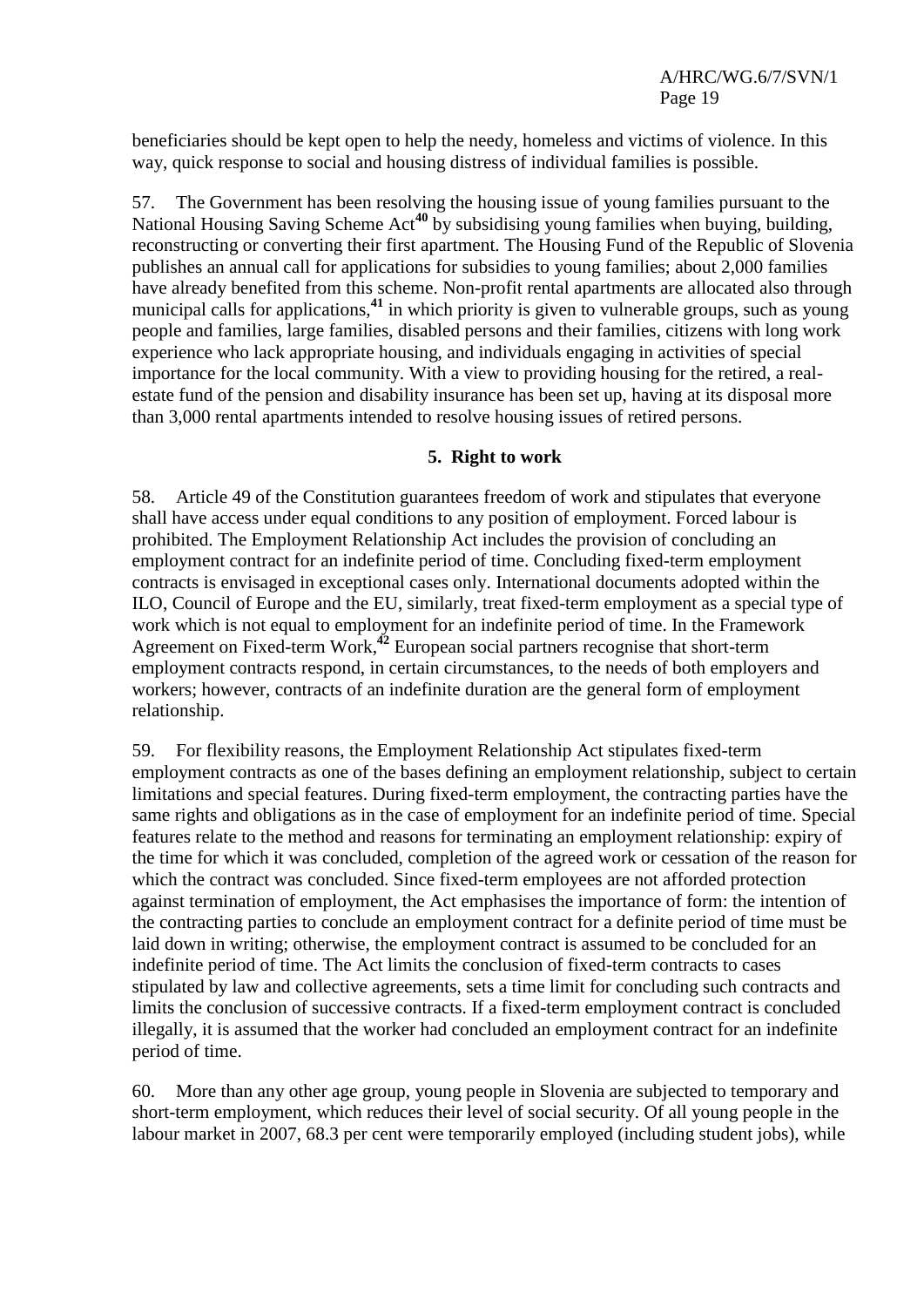among the entire working population the ratio was 17.2 per cent. With a view to improving employability of young people, the relevant Ministry intends to publish in September 2009 a call for applications for training and employment of university graduates, and is planning to reform the scholarship system, the employment of long-term unemployed (only in the non-market sector) and to publish call for applications for public work (for the non-market and non-profit sectors). Education and training programmes focus on increasing competitiveness and employability, as well.

#### **6. Migrant workers**

61. Economic and labour migration in Slovenia is governed by the Employment and Work of Aliens Act**<sup>43</sup>** and the Aliens Act. Sector-specific laws are also important, regulating the socioeconomic status and other rights of foreign nationals in Slovenia. The latest amendments to the Employment and Work of Aliens Act of 2007 (Ur. l. RS No. 52/07) alleviated the conditions for employment of third country nationals (elimination of certain administrative barriers to obtaining work permits) and transposed EU legislation on legal migration to the Slovenian legal order.

## **IV. ACHIEVEMENTS AND GOOD PRACTICES**

## **A. Rights of the national and other ethnic communities**

62. Slovenia guarantees a high level of protection of rights to members of the **Italian and Hungarian national communities**, including their collective rights. Members of both national communities have the right to education in their mother tongue and consistent bilingualism, including bilingual topographic signs.

63. In recent years, the rights of **Roma** have improved significantly. In 2007 an umbrella act on the Roma community has been adopted, based on Article 65 of the Constitution. Progress has also been achieved in the areas of information activities, education, housing, health and combating discrimination. Local radio and television stations have for several years prepared programmes for Roma; since 2007 these have also been broadcast by the national radio station and since 2008 by the national television. In 2008, the Roma information centre within the Union of Roma of Slovenia was assigned a local radio frequency for the wider Murska Sobota area and has been broadcasting its own programme. The "Tackling Health Inequalities" scheme, focusing on Roma as a vulnerable group, has been successfully underway. In 2008 Slovenia joined the campaign to eliminate prejudice against Roma "Dosta! Go beyond prejudice, discover the Roma" launched by the Council of Europe and the European Commission and intended to raise awareness among the majority population of the presence of Roma, their culture and lifestyle and to overcome stereotypes and prejudice.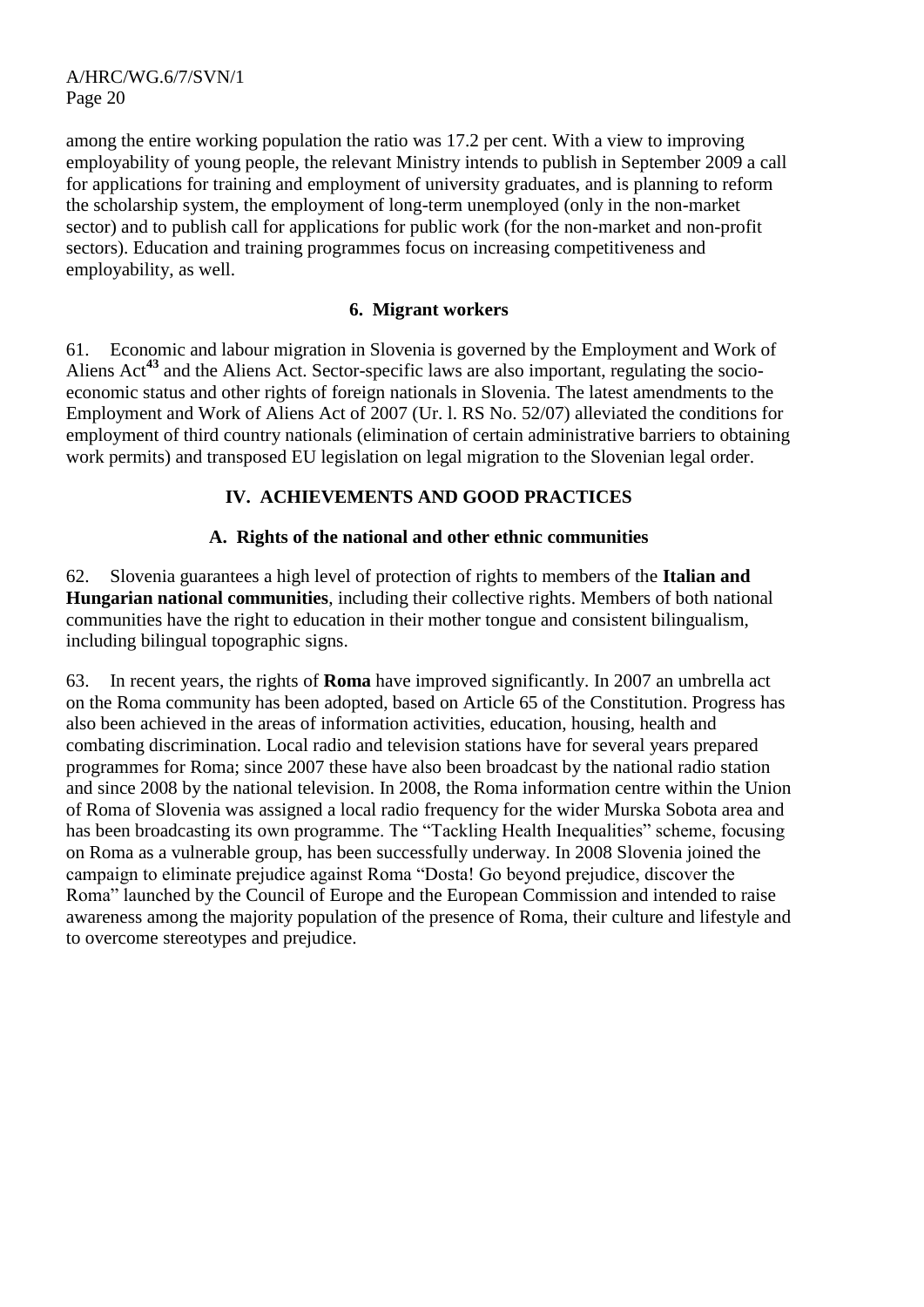## **1. Children's rights**

64. Prior to the ratification of the Optional Protocol to the Convention on the Rights of the Child on the Involvement of Children in Armed Conflicts, the Service in the Slovenian Armed Forces Act**<sup>44</sup>** was amended; its Article 7 now stipulates that military service or other jobs in the army cannot be performed by persons under 18 years of age.

65. In its Resolution on the National Social Assistance Programme 2006–2010,**<sup>45</sup>** the Ministry of Labour, Family and Social Affairs defined a network of maternity homes and shelters for women and children, with current capacity for about 330 persons. Safe houses and maternity homes only receive co-financing from the Ministry. The initiative for launching such programmes has to stem from the local communities or individual organisations within them. The majority of programmes in the network operate in the form of public social institutions.

## **2. Migrant rights**

66. In 2007, the Minister of Education and Sport adopted the Strategy for the Integration of Migrant Children and Primary and Secondary School Students in the Education System in the Republic of Slovenia. Its most important measures include: adapted curriculum to enable fast and successful integration into the education process; drafting of strategies for cooperation with parents and their involvement in school life; encouraging intercultural learning and a positive attitude towards understanding and accepting diversity; Slovenian as a second language; teaching of migrant children's mother tongues; education and training of teaching professionals. The Ministry published a call for applications based on the strategy with a view to providing conditions for the implementation of measures defined therein and developing mechanisms that would contribute to a more effective integration of migrant students into the school system and their better integration into society, and improve their status in the labour market. Training programmes for teaching professionals are being carried out, aimed at ensuring successful work with migrant children and adolescents.

## **3. Rights of persons with disabilities**

67. In 2003, the Federation of Disabled Workers of Slovenia prepared the project of "a disabled-friendly municipality", encouraging municipalities to actively respond to needs of citizens with disabilities. By the end of 2008 this title was awarded to 9 municipalities, which had to analyse the situation, together with local organisations of persons with disabilities, and adopt programmes of action. The awarded municipalities must submit annual reports on the implementation of the action programme to the Federation.

## **4. Human rights education of police officers**

68. In collaboration with external experts, the Police have been carrying out permanent training of police officers on domestic violence prevention. This year they will start implementing the CEPOL common curriculum. In cooperation with the Slovenian and the Swedish human rights ombudsman, the Police organised a training programme for identifying and dealing with stereotypes in a multiethnic society. The training was aimed at increasing familiarity with the relevant international legal instruments and their importance for police work, and learning about cultural and ethnic diversity.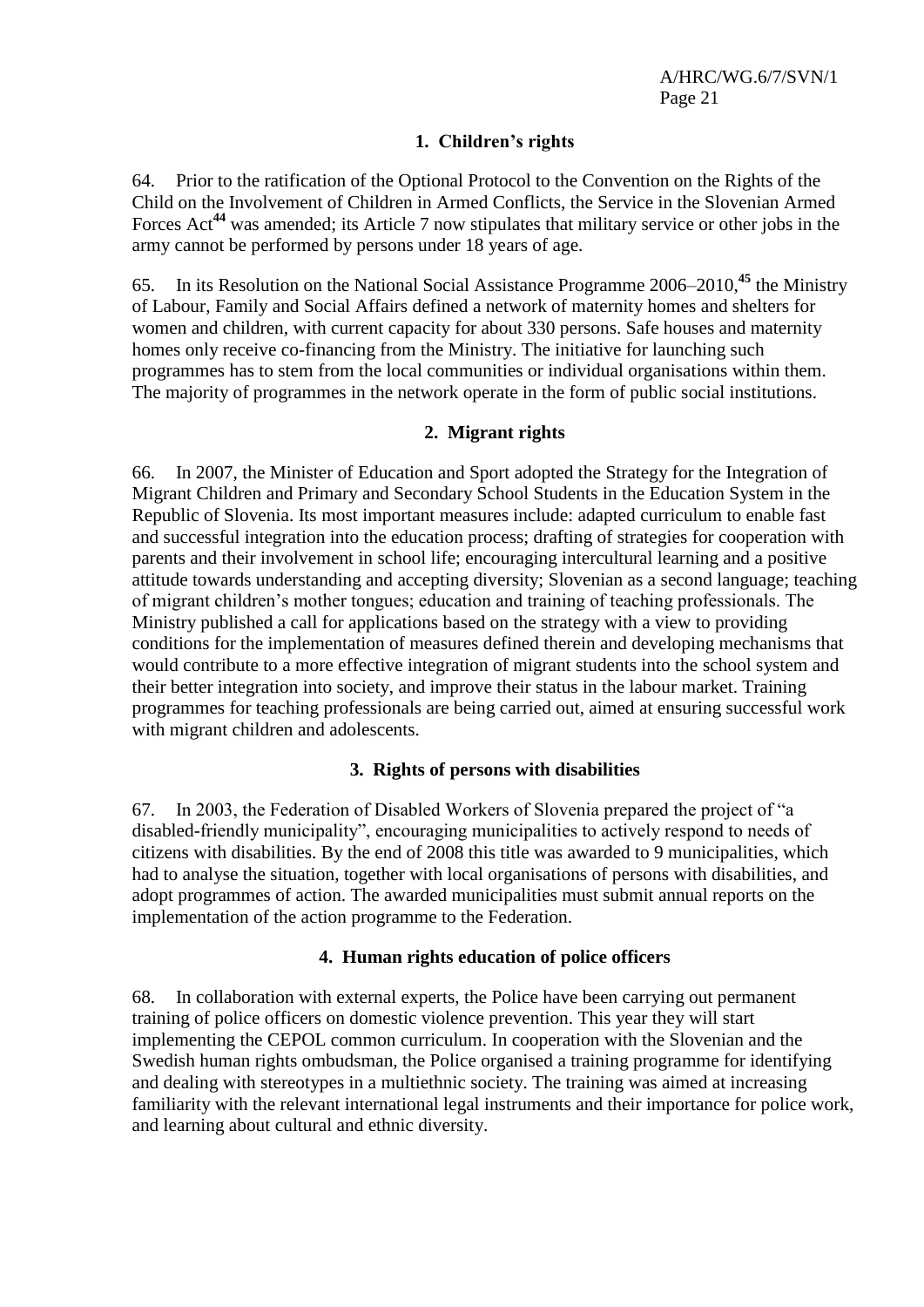## **5. Economic and social rights**

69. In view of the current financial and economic crisis, Slovenia in 2009 included two employment acts for the recovery of the economy, and successfully curbed employment decline and dismissals. The Partially Subsidizing of Full-time Work Act<sup>46</sup> was adopted to help the companies in which orders and operations decreased up to 30 per cent owing to the global financial and economic crisis. The Partial Reimbursement of Payment Compensation Act**<sup>47</sup>** allows companies to temporarily lay off workers. In such cases, workers are entitled to wage compensation amounting to 85 per cent of their salary, of which 50 per cent is paid from the state budget and 35 per cent by the employer. Pursuant to the EU regulation increasing the threshold for state aid to companies that entered in difficulty after 1 July 2008, the Ministry of Labour, Family and Social Affairs together with the Ministry of the Economy published a public tender encouraging transfer of workers and self-employment in the years 2009 and 2010.

## **6. Cultural rights**

70. The Division for Minority Cultural Rights at the Ministry of Culture has been systematically creating conditions for the protection of cultural rights of national and other ethnic communities and immigrants. In 2005, the Ministry established an internal working group on human rights which deliberates on the exercising of cultural rights as a category of human rights. The Association of Museums of Slovenia is preparing a handbook entitled "Designing an accessible museum", which will encourage better accessibility of disabled and elderly persons to museum collections.

# **V. NATIONAL PRIORITIES REGARDING HUMAN RIGHTS**

71. The Slovenian authorities are endeavouring to grant all people living on Slovenian territory all human rights and freedoms guaranteed by the Constitution and international agreements that are binding on the Republic of Slovenia. Special attention is devoted to children's and women's rights, rights of persons with disabilities and members of national and other ethnic communities. The Government is giving priority to the outstanding issues of trial within a reasonable time (reduction in court backlogs), persons who were transferred from the register of permanent residence following Slovenia's gaining independence to the register of aliens, and improving the rights of same-sex partnerships. Particular attention is dedicated to regular dialogue with bodies established by human rights treaties and other human rights mechanisms at the regional and universal levels.

72. Priority objectives in the field of gender equality in Slovenia include equal power, influence and responsibilities of women and men, economic independence, equal sharing of unpaid work, including caring for children, the elderly and other family members in need of help, and the elimination of all forms of violence against women.

73. Slovenia endeavours to consistently respect and implement the rights of the Italian and Hungarian national communities and the Roma community under the Constitution and other laws. In the future, it will especially strive to overcome prejudices and stereotypes towards Roma, and implement their economic, social and civil rights. As regards the rights of members of the nations of the former Yugoslavia, the Government will encourage endeavours to preserve their languages and cultures.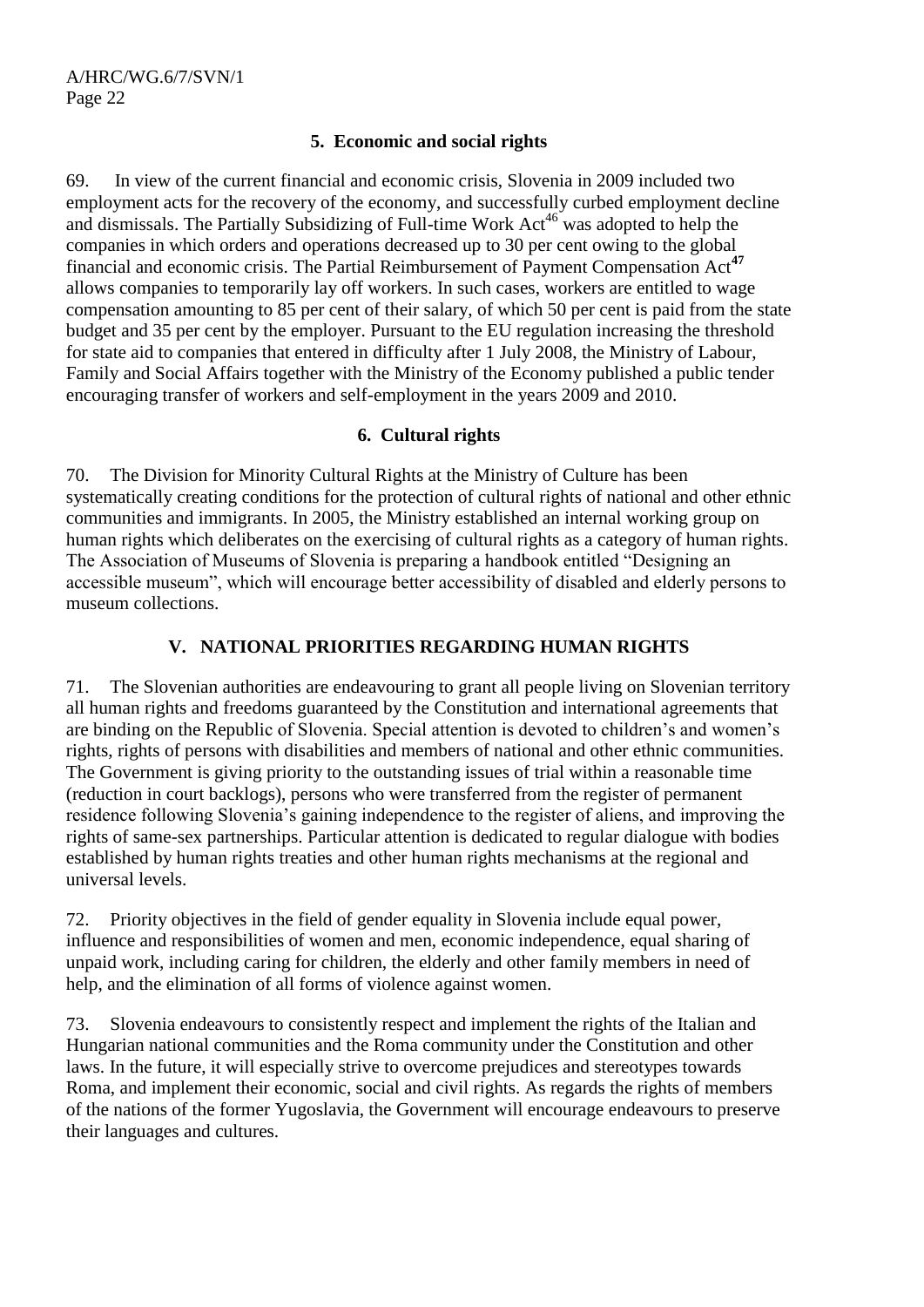#### **VI. CONCLUSION**

74. In eighteen years of independence, Slovenia has done great work in shaping all segments of the new state, establishing and building its institutions, and ensuring their efficiency. Great advances have been made in the process of the democratisation of society, as well as in the promotion and protection of human rights. We are proud of our achievements; however, we are well aware of our shortcomings. Therefore, we are willing to accept criticism and pursue an open dialogue with all stakeholders within the framework of the Universal Periodic Review, which we perceive as an ongoing process. Our final aim is to improve the human rights situation in the country, and to reduce the number of human rights violations, of their victims and seriousness to the greatest possible extent.

*Notes*

**<sup>1</sup>** Members of the Interministerial Commission on Human Rights include, apart from representatives of ministries and government offices, also external experts on human rights (from universities and institutes), representatives of non-governmental organisations and the Human Rights Ombudsman.

**<sup>2</sup>** Constitution of the Republic of Slovenia (Ur. l. RS Nos. 33/91-I, 42/97, 66/2000, 24/03, 69/04).

**<sup>3</sup>** Ur. l. RS Nos. 71/93, 15/94.

**<sup>4</sup>** Ur. l. RS No. 93/2007 (official consolidated text 1).

**<sup>5</sup>** Ur. l. RS No. 59/2002.

**<sup>6</sup>** Ur. l. RS No. 16/2008.

**<sup>7</sup>** Ur. l. RS No. 94/2007 (official consolidated text 1).

**<sup>8</sup>** Ur. l. RS No. 64/2007 (official consolidated text 1).

<sup>9</sup> There are 43 registered religious communities in Slovenia.

**<sup>10</sup>** Judgement No. 23032/02, 2005.

**<sup>11</sup>** Ur. l. RS No. 49/2006.

**<sup>12</sup>** This was the Court's assessment in the case of *Grzinčič v. Slovenia* (judgement, application No. 26867/02, 3 May 2007) and the case of *Korenjak v. Slovenia* (decision, application No. 463/03, 15 May 2007).

**<sup>13</sup>** Ur. l. RS No. 95/2004 (official consolidated text 1), 55/2008.

**<sup>14</sup>** Ur. l. RS Nos. 42/2002, 79/2006, 103/2007, 45/2008.

**<sup>15</sup>** Ur. l. RS No. 65/2005.

**<sup>16</sup>** Ur. l. SRS Nos. 15/1976 and 23/1978 and Ur. l. RS No. 67/2001.

**<sup>17</sup>** [http://www.us-rs.si/](http://www.gov.si/)

**<sup>18</sup>** Ur. l. RS No. 16/2007 (official consolidated text 2).

**<sup>19</sup>** Ur. l. RS No. 65/1994.

**<sup>20</sup>** Ur. l. RS No. 65/1994.

**<sup>21</sup>** Ur. l. RS No. 33/2007.

<sup>22</sup> The Rules on the organisation and work of multidisciplinary teams and regional services and on actions of the social work centres in dealing with domestic violence entered into force on 20 April 2009. The Rules on the Treatment of Domestic Violence for Educational Institutions will enter into force at the end of 2009. The Ministry of Health drafted the Rules and procedures in dealing with family violence when performing health services and established a working group which will, by the end of 2009, draw up clinical guidelines and an educational programme of medical personnel for dealing with family violence when performing health services.

**<sup>23</sup>** Ur. l. RS Nos. 55/2008, 39/2009.

**<sup>24</sup>** Ur. l. RS, *Mednarodne pogodbe*, No. 20/2006.

**<sup>25</sup>** Ur. l. RS Nos. 113/2005, 81/2006 (official consolidated text 1), 110/2007.

**<sup>26</sup>** Ur. l. RS No. 62/2009.

**<sup>27</sup>** Ur. l. RS No. 64/2009 (official consolidated text 6).

**<sup>28</sup>** Ur. l. RS Nos. 111/2007, 58/2009.

**<sup>29</sup>** Ur. l. RS Nos. 1/1991-1, 44/1997.

**<sup>30</sup>** Ur. l. RS Nos. 61/1999, 54/2000.